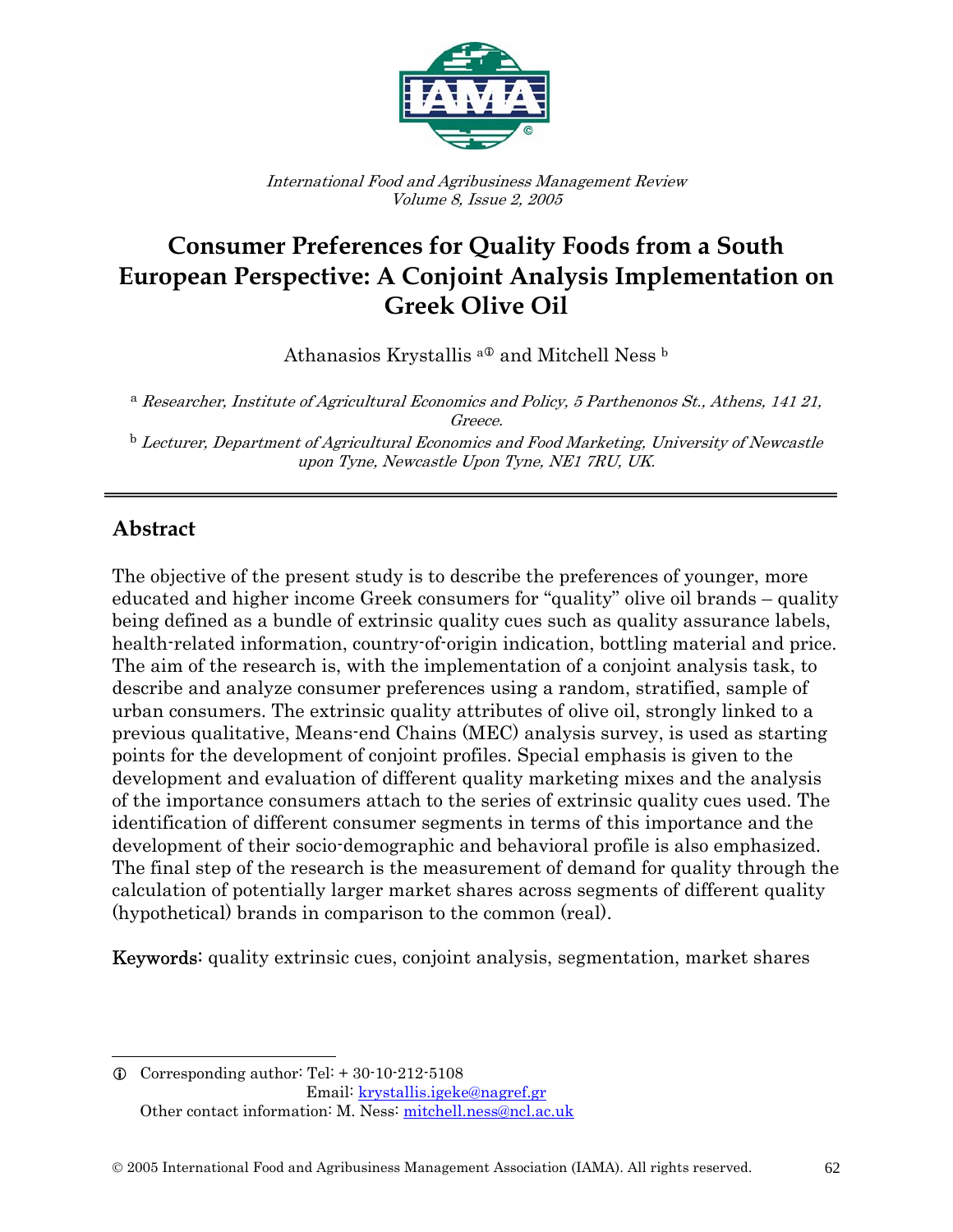# **Introduction**

The contemporary importance of olive tree cultivation in Greece is considerable. Tsiaousi (1998) estimated that 350,000 to 400,000 of agricultural household incomes rely upon olive oil. Furthermore, olive oil and its products account for 14.5% of agricultural GDP (Tzouramani and Mattas, 1999). During the 90's, annual olive oil production in Greece fluctuated around 320,000t, 75% of which constituted the highest quality extra-virgin oil (Eurofood, 1998; FAO, 1997; ICAP, 1996). During the same period, annual per capita consumption (approximately 18L) was the highest in the world. Prior to Greece's accession to the EU (1981), olive oil exports were particularly limited, yet since early 80's exports increased substantially and averaged 95,000t during the 90's. However, they exhibit intensive yearly fluctuation, an indication that exports mirror olive oil production, since 95% of olive oil is exported in bulk.

Despite strong state financial support received during the 90s, the main problem faced by the industry is associated with insufficient investment in the adoption of modern marketing strategies. As a result, only 35-38% of domestic consumption is represented by well-known brands of bottled olive oil, packed according to EU legislation. It is typical that, while both of the leading Greek olive oil companies in the domestic market (ELAIS and MINERVA) are certified according to the HACCP protocol, this information does not appear on the label of their products and thus is not directly communicated to consumers. Their leading brands are bottled in 1L plastic bottles, without any quality indication on their labels apart from the "extra virgin" claim. Only recently (spring 2002) ELAIS launched in the domestic market an organic type of its leading brand "ALTIS". Consequently, another important problem concerns lack of consumer confidence in the origins and quality standards of olive oil, due to various cases of adulteration in the past. Furthermore, consumers are confused because of the complicated terminology used to classify different olive oil types. Things are expected to deteriorate, since there is no effective quality control of the massive quantities distributed bulk in the domestic market. Hence, it is possible that consumers follow risk-averse behavior with respect to safety and turn towards substitute oils. On the other hand, many urban-based Greek families traditionally provide for their household needs with olive oil bought directly from producers. Yet, they know little about olive oil qualities and even less about how to distinguish among them. According to ICAP (1996), 30-33% of annual consumption relies upon this traditional source and an additional 30-35% is distributed regionally in bulk by individual farmers.

Earlier research in the domestic market by Siskos, Grigoroudis, Matsatsinis, Baurakis and Neguez (1995) revealed that the percentage of Greek consumers using extra virgin olive oil is significant (70%). The study identified two segments according to frequency of usage and three segments according to preference for packaging. Extra virgin olive oil is associated with daily usage. The same study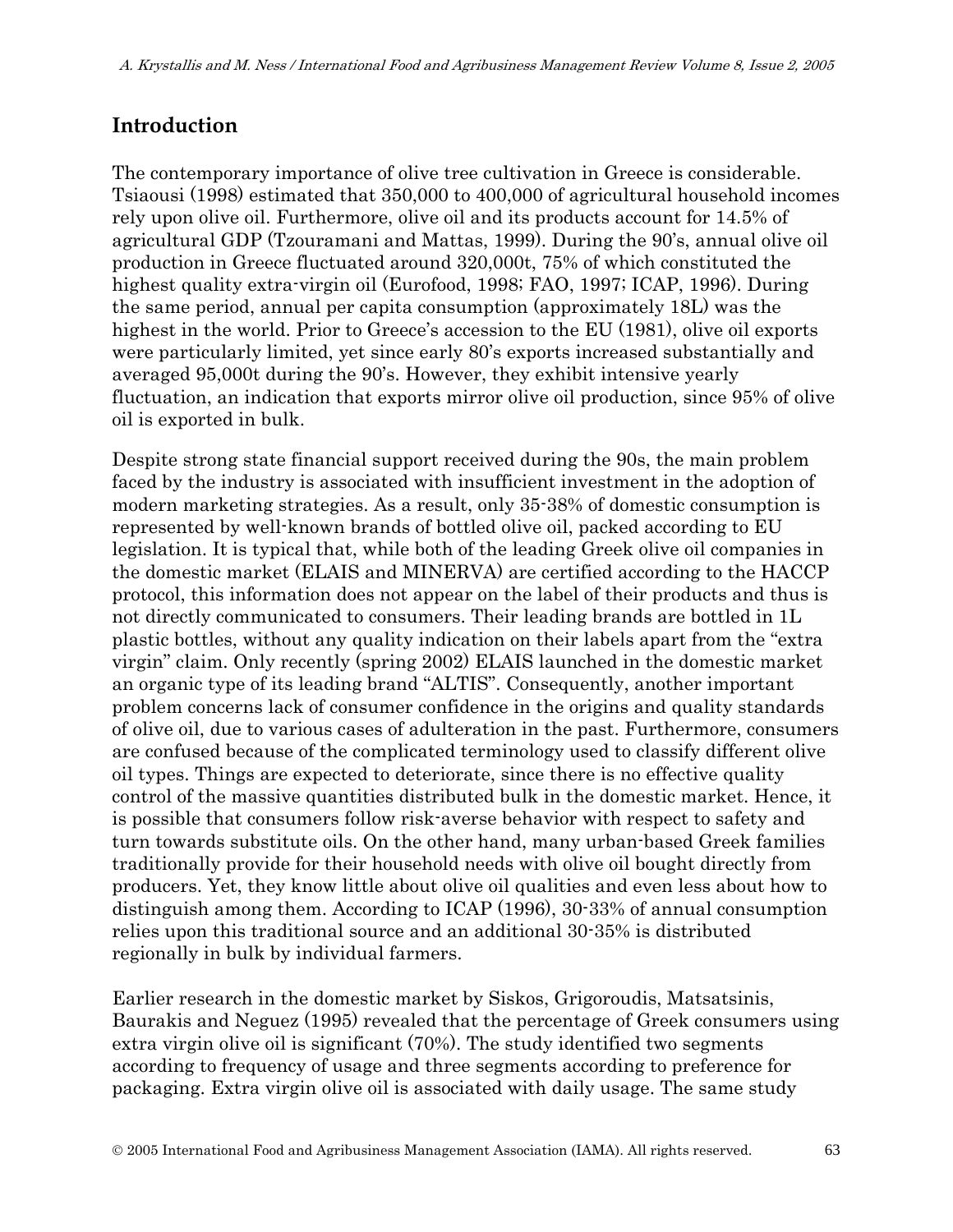concludes that Greek consumers use extra virgin olive oil in almost all purposes and especially in salads and it is preferred to other oils mainly for its taste, aroma, healthiness, color and liquidity (structure). In terms of packaging, three main consumer groups were identified. One was associated with a preference for large metallic cans (17L) bought directly from producers.1 A second was associated with a preference for smaller plastic cans (5L), while a third was associated with a preference for plastic bottles (1L), both purchased mainly from supermarkets. A slight preference for glass bottles by some members of the third segment was particularly associated with younger age groups, while preference for larger cans was associated with larger families and lower income. Extra virgin olive oil brand selection criteria were associated with company image (88%), packaging attractiveness (55%), influence of different information sources (52%), and overall brand perceived quality (40%). The price of extra virgin olive oil as selection criterion had little influence (only 3%).

The aim of the study is to employ conjoint analysis (CA), to describe and analyze the preferences of relatively younger and of higher educational and income level urban Greek consumers for "quality" olive oil brands. The structure of the paper is as follows: after the introduction, the first section concerns the designation of the quality conscious consumer profile as described in the international literature. The second section describes the research methodology and is followed in the third section by the presentation and discussion of the empirical results. The final section provides a discussion, managerial implications and conclusions.

# **The Profile of the Quality-Conscious Food Consumer**

Food has a symbolic character in the social and cultural traditions of many European societies. Yet, in recent years serious doubts about the actual quality of food have become widespread. Today, one finds across Europe a steadily broadening "niche" of quality markets derived from particular traditional farming systems (most notably organic food and labelled regional foods PDO/PGIs), or from qualitycertified food systems (ISO-series or HACCP-certified products). The Commission found the overall EU quality market in 1990 to represent 7.5 percent of total food expenditure, and predicted a 50 percent growth rate by 2000, including an eightfold increase in the organic market (Commission for the European Communities, 1991). Bouquery (1994, in Trognon et al, 1999) had estimated the market value of "typical" quality foods (most identified with a territorial identity) to be 7.5 percent of the EU food market value ( $\epsilon$  45billion) and foresaw an increase of 1 to 2billion  $\epsilon$ per year. At the end of 1997, 63 percent of the collective food quality marks in the EU-15 were approved under an EU quality scheme, with a prevalence of PDO/PGIs among them (Peri and Gaeta, 1999, Figure 1).

© 2005 International Food and Agribusiness Management Association (IAMA). All rights reserved. 64

l

<sup>1</sup> From 1/11/2002, distribution of olive oil in 17L metallic cans in the Greek market is prohibited after EU Council Regulation.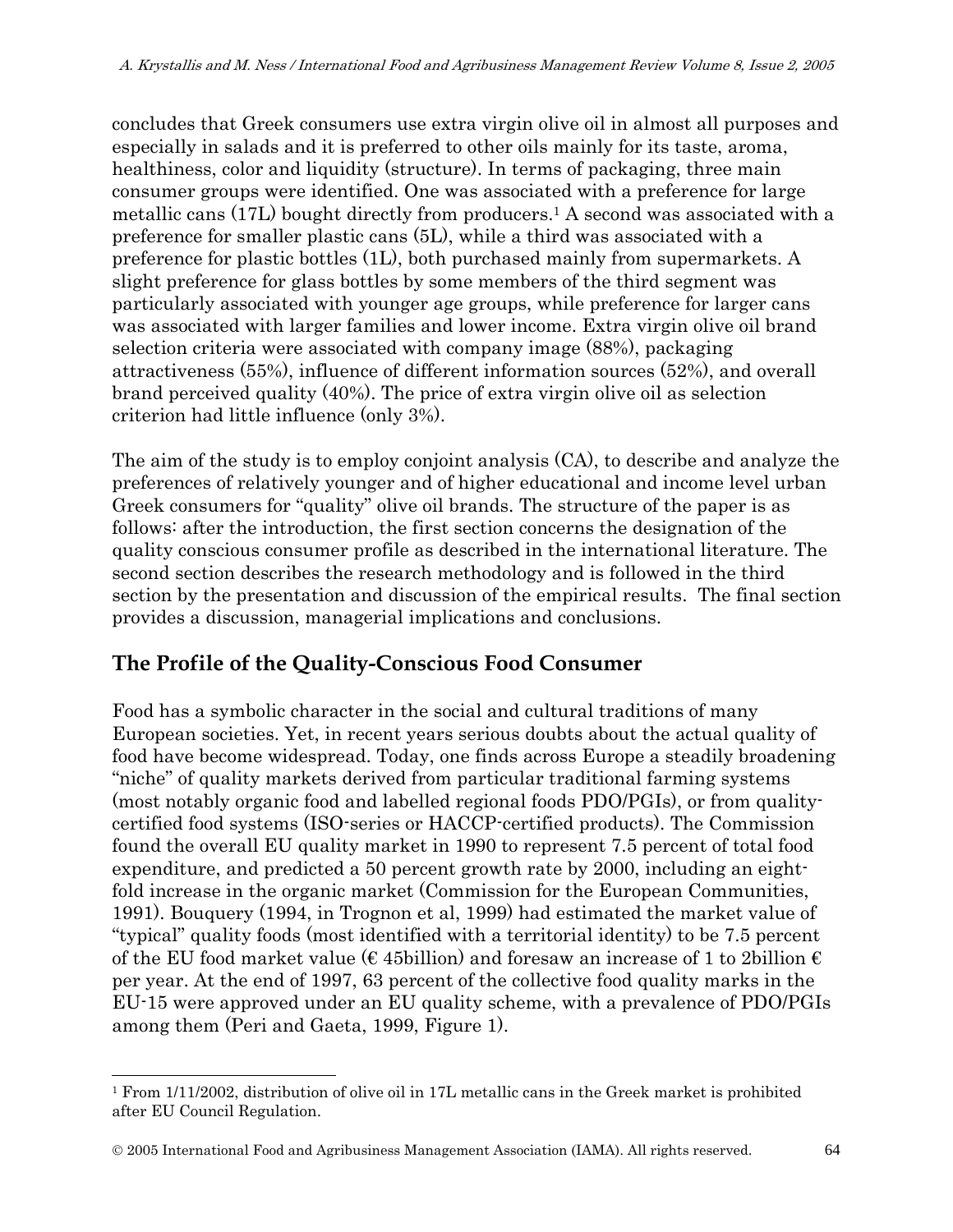

Figure 1: Distribution of Collective Quality Marks in Europe by Promoting Organization (total: 1861) Source: Peri and Gaeta, 1999.

There are several reasons why consumers are becoming more concerned about food quality. An ample supply of cheap food has been achieved through the industrialization of agriculture, including a dramatic intensification of production. The externalities of intensive food production have been high, in particular in terms of environmental over-exploitation. Environmental issues have helped create a sector of consumers motivated by quality concerns and willing to support initiatives supplying food products, whose quality represents an alternative to that of the intensive model (MacKenzie, 1990). Other related issues, for example extravagant patterns of food transportation, the loss of gene pools and seasonality, over-packing, and in particular food health and hygiene problems, have further undermined consumer faith in the function of the conventional agri-food industry and increased the demand for alternative quality food produce (Henson, 1995; Shine et al, 1997a).

Beyond these more conscious considerations about food quality deeper cultural influences on consumer food choice can be found. As global corporate powers pursue the agri-food model of exerting increasing authority over both food marketing and production, the consumer demand for "traditional" food products furnished by extensive and independent producers seems to counter precisely the standardization offered by industrialization. This situation seems to offer consumers a continuum, with the standardized produce of intensive agriculture at one end and, alternatively, quality produce from extensive agriculture at the other (Gilg and Battershill, 1998). There may be a division here between urban and rural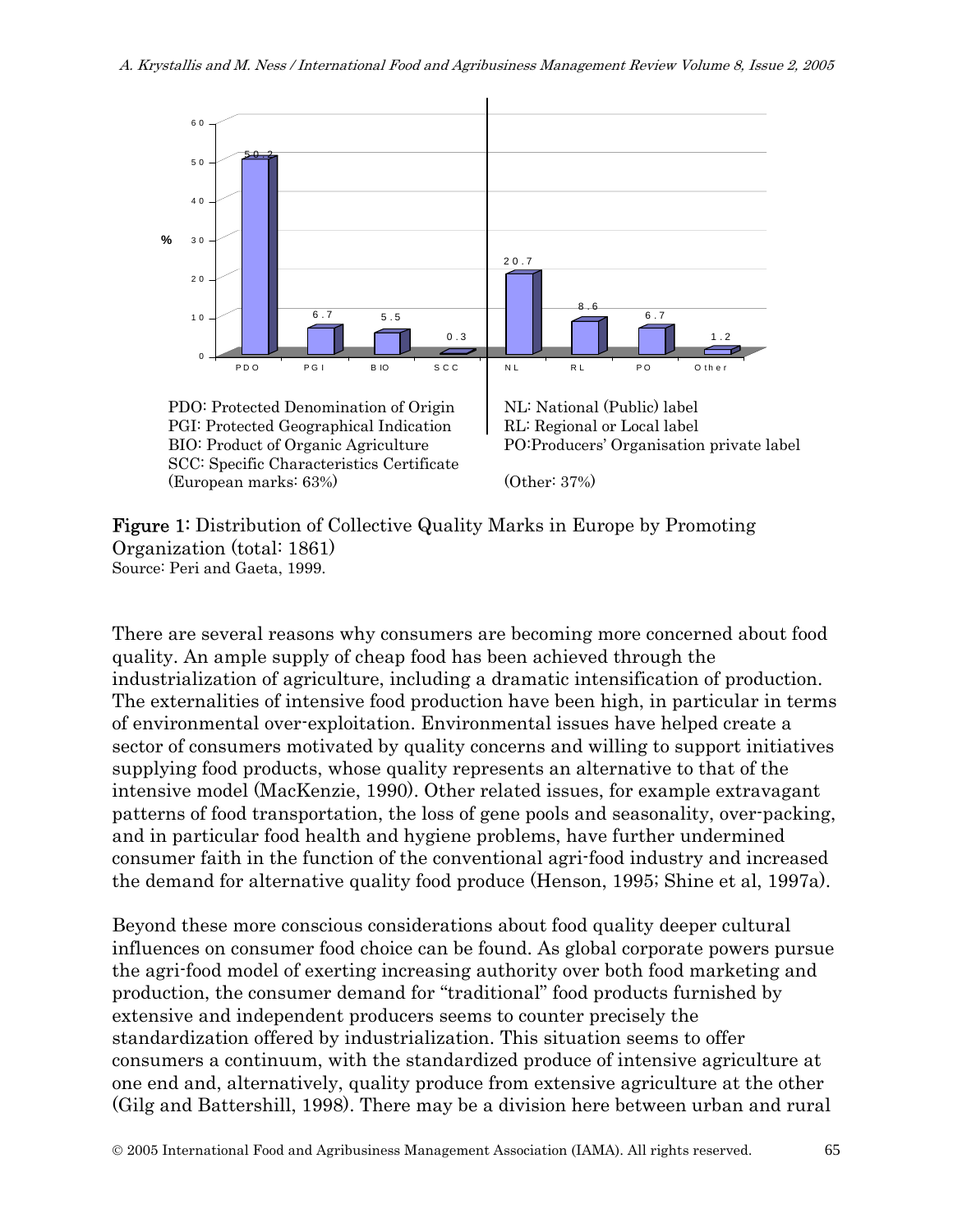consumers and between those in Northern and Mediterranean Europe, in that North European urban consumers may have little knowledge about how food is actually produced, compared with their rural or Mediterranean counterparts, who have remained closer to farming and the realities of food production.

Consequently, it has become necessary to explore consumers' attitudes and perceptions towards food quality, healthiness and safety. On this perspective, numerous surveys can be found in the literature:

Trognon et al. (1999) argue that the main assumption regarding the profile of the quality conscious consumer is that the socio-demographic, perception, knowledge and attitude factors interact in order to influence *in fine* consumer behavior. The age of the consumer is particularly influential, mainly on the criteria for perceiving quality and differentiation. Other socio-demographic factors include the *source and* level of income and the education level of the respondent. Some influence does come from the gender and the place of residence. The level of knowledge and awareness of quality products are also very important in determining consumer behaviours. The attitudinal factor of *confidence through official quality marks* is extremely influential, with the expectation to pay more for quality assured products. In that aspect, Acebron and Dopico (2000) argue that most of the studies about quality have found that price and quality are positively related: the greater the price, the greater the expected quality. Within the perception factors, differentiation from other similar products is also influential, according to Trognon et al. (1999). It appears that quality consumers prefer the visual confirmation of quality through official certification, which in turn influences the perception of product attributes and the comparison with other products. Similarly, Acebron and Dopico (2000) claim that brands or designations of origin exert a positive influence on the expected quality. Hence, Trognon et al. (1999) conclude that, for a variety of EU countries (Greece included), the typical quality consumer: a) seldom perceives quality food as being much more expensive than average; b) thinks the origin of the product is important; c) thinks quality food supports local or regional (small) business; d) expects to pay extra for it and thinks it is worth the extra cost; e) claims to have knowledge about official quality marks.

Furthermore, Tse (1999) claims that a market niche to be reckoned with in the world of food marketing nowadays is the safety-conscious consumer segment. Consumers are willing to pay for improved food product safety incorporated into the wider quality concept. He further suggests that perceived safety is affected by a number of product-related factors, such as *price* (higher prices are associated with a higher level of product safety, in accordance with the argument of Acebron and Dopino (2000 for quality-certified foods), *product and brand reputation, country-of*origin perceptions, and type of information source.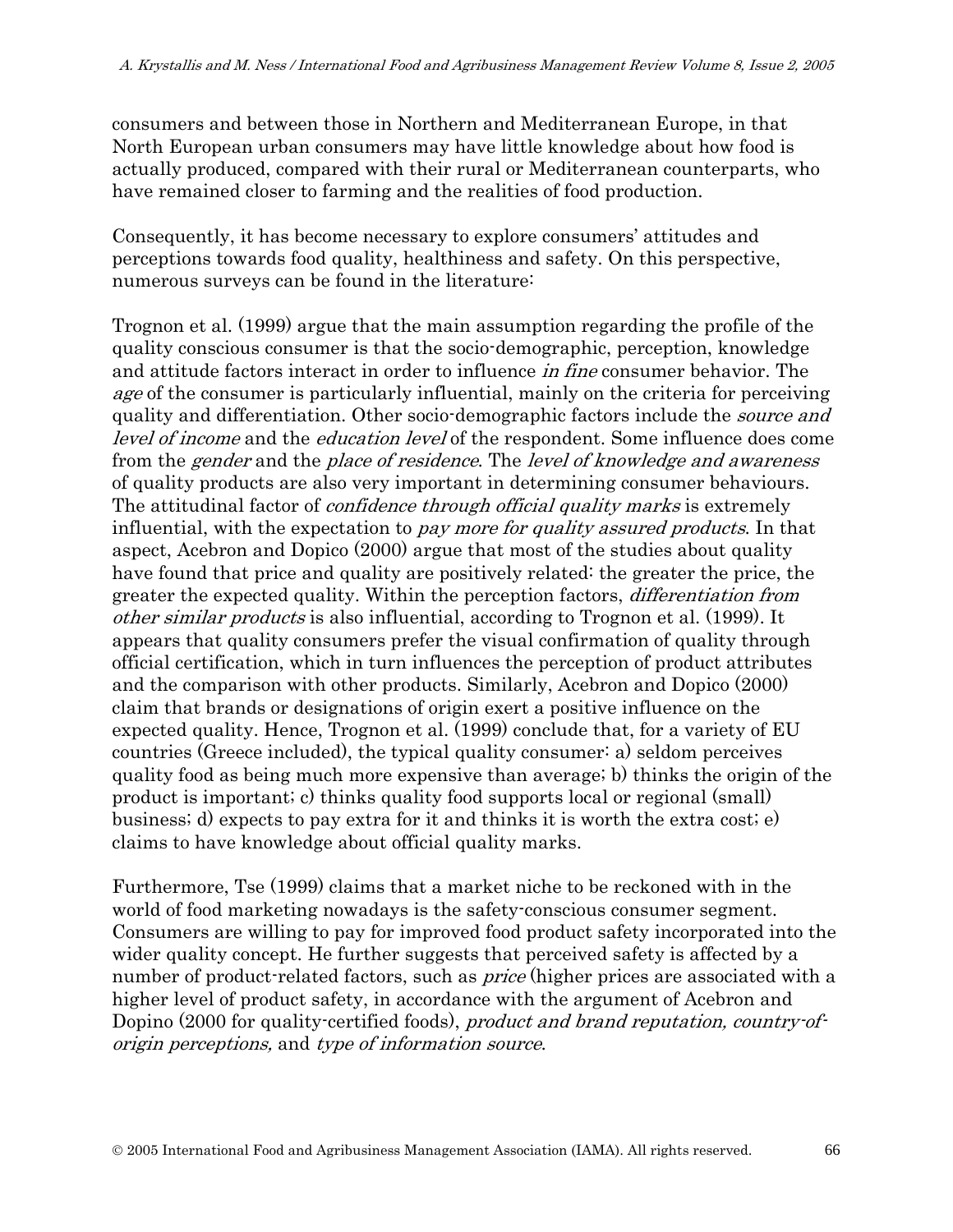Shine at al. (1997a), questioning the effectiveness of nutrition labelling, add that education is the key to the improvement of an individual's health, in line with the findings by Trognon et al. (1999), but also by Nayga Jr. (1999), Wandell (1995) and Abbot (1997). The factors that differentiate those who read nutrition and health labels from those who do not also includes *gender* (with females having completed tertiary education being the typical health information seeker). Age, socio-economic statuses, marital status, children in the household and household size also affect the health conscious behaviour. Health-conscious consumers generally perceive nutritional content as an important quality attribute of a food product. Overall, Shine et al. (1997b) report that quality (referring to intrinsic factors other than taste) is found to be the most important food attribute for the contemporary average consumer, nutritional value and safety are deemed second, followed by taste and price, and with convenience and brand being of less importance. And Henson and Northen (2000) conclude that extrinsic quality cues such as, mainly, the country-of-origin and, then, the organic label are among the most important indicators of safety for a variety of EU countries.

The aim of the study is to employ conjoint analysis (CA) to describe and analyze the preferences of relatively younger and of higher educational and income level urban Greek consumers for "quality" olive oil brands. The latter are defined in terms of a number of extrinsic quality cues selected from the wider spectrum identified in the literature presented above and elicited with means of a qualitative, Means-end Chain (MEC) analysis-based phase. These extrinsic cues are: "organic label2", "PDO label<sup>3"</sup>, "ISO certification", "HACCP certification<sup>4</sup>", "Health-related information",

 $\overline{a}$ 

<sup>2</sup> In 1996, the organic sector in Greece represented 0.15% of utilizable agricultural area, the lowest in the EU-15. However, it has since grown at an average annual rate of 50% (the highest in the EU-15) so that by 2000 it exceeded 0.6% of utilizable agricultural area. In 1998/99 the five most important organic food groups in terms of market share were vegetables: (30%), olives and olive oil (20%), cereals (15%), fruits and nuts (15%), and wine (10%). In the case of organic olives and olive oil, only 10% of output by value is distributed through supermarkets. In 1997/98 producer price premiums were 15-50% while price premiums paid by consumers were 25-50%. More than 80% of organic production of olives and olive oil are exported. There are three authorized private, organic certification bodies in Greece: Vio-Hellas, Dio, and Fisiologiki. Additionally, Agro-cert is a statesupervised organization whose role is to supervise the private bodies, as well as certify organic – among other quality-certified – agricultural and food products. Dio constitutes the most important and active certification body, which in 1998 controlled 2,385 (56%) organic producers.

<sup>3</sup> The use of Protected Denomination of Origin/Protected Geographical Indication (PDO/PGI) labels has been adopted by some Greek food companies as a marketing strategy as a type of branding. Such labels provide consumers with information on the area of production and thus imply originality and authenticity. Simultaneously, the consumer is assured that a product complies with EU Regulation 2801/92, which describes the production, processing and standardization methods used. Both public and authorized private organizations are eligible for certifying PDO/PGI products. By the end of 1997, 63% of the 1,861 food quality labels within the 15 EU member-states had been issued according to various EU Regulations. The majority of these certificates concerned PDO/PGI products. Additionally, a total of 211 Greek food products have been approved by the EU, ranking Greece third, after Italy and France.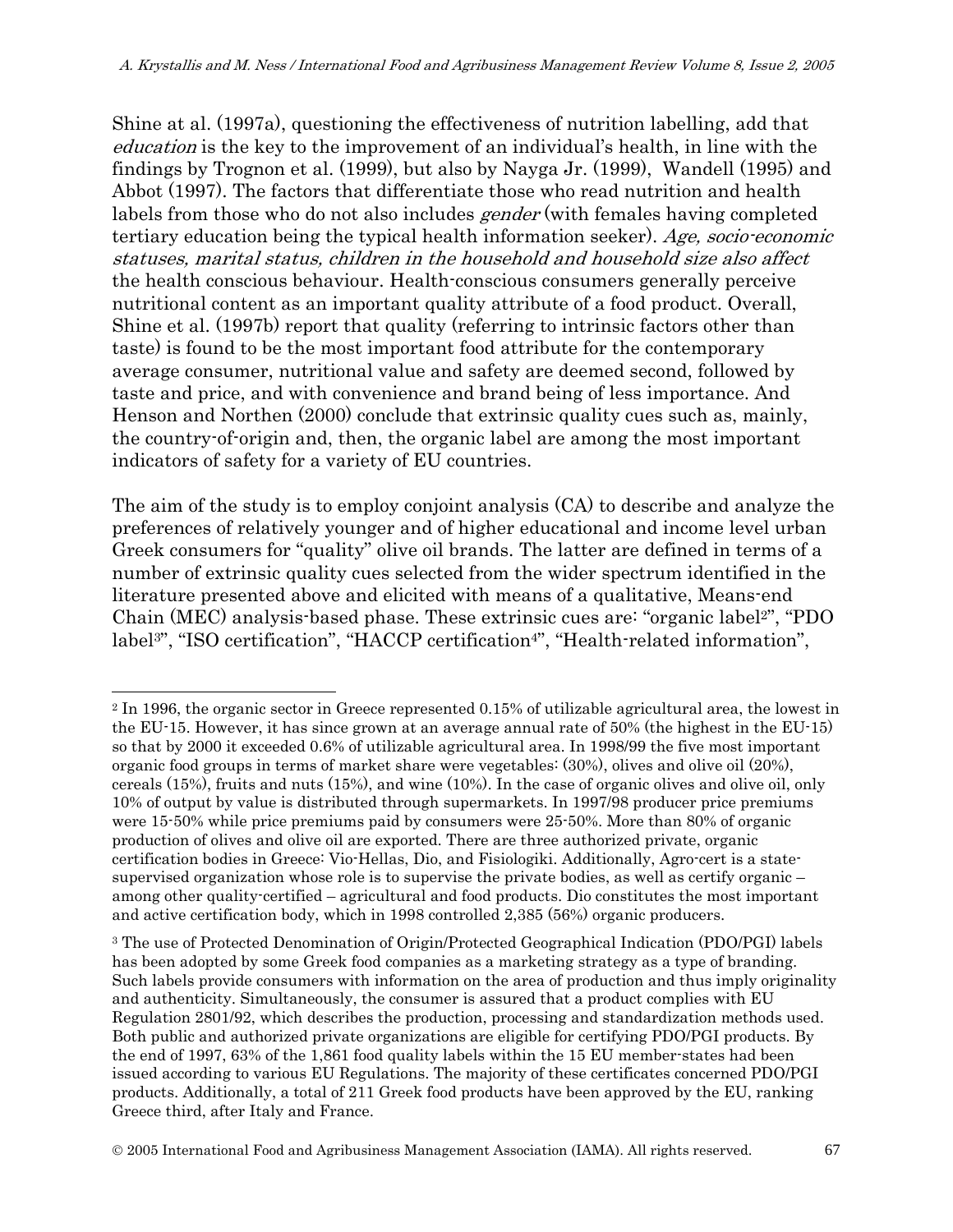"Country-of-origin", "Glass bottle" and "Price". The results of CA are employed in extended analyses to establish consumer segments in terms of preferences and demographic profiles and, subsequently, to simulate the market shares of specified brands. The research objective is to improve targeting of younger, more educated and of higher income consumer segments through more effectively differentiated marketing mix strategies. In this way, the research has the ambition to improve the performance and effectiveness of, especially, SME olive oil firms, which traditionally engage in quality marketing strategies (Iliopoulos and Krystallis, 2002).

# **Methodology**

 $\overline{a}$ 

Conjoint analysis models the nature of consumer preferences in the form of consumer trade-offs amongst multi-attribute concepts. The conjoint model assumes that products can be defined as a series of specific levels of attributes and that the total utility that the consumer derives from a concept is determined by the partial utilities (part-worths) contributed by each attribute level. It provides for the identification of attribute combinations that are most preferred by respondents and the identification of the relative importance of each attribute. Extended analyses provide for segmentation on the basis of preferences and market share simulation.

There are several techniques for identifying product attributes (or "factors") and attribute levels that are relevant to consumers' preferences. Harrison, Ozayan and Meyers (1998) recommend the use of unstructured focus group interviews combined with a series of semi-structured, open-ended questions. Bech-Larson, Nielsen, Grunert and Sorensen (1997) suggest the use of in-depth interviews for identifying attributes of low involvement products on which consumers spend little time, effort and money. In this study, the selection of olive oil attributes has been based on the results from means-end chain analysis, with the use of 40 MEC "laddering" qualitative interviews conducted in Athens during summer 1999 (Krystallis and Ness, 2004). The aim of these interviews was to identify the most preferable quality, safety and health-related olive oil attributes, the benefits consumers sought from

<sup>4</sup> As far as the implementation of different quality standards in Greece is concerned, the majority of companies (approximately 80%) today employ ISO (mainly) or HACCP systems, among which a large percentage belong to food industries. According to 1998 data by the four main certification bodies (ELOT, BVQI, TUV Hellas, and DNV), 679 firms were certified according to ISO9001 (180) and ISO9002 (499), 11.5% (78) of which belonged to the food and drinks industry. Data from the International Standardization Organization (ISO) for the year 2000 estimate number of ISO-certified firms to be 2,173. HACCP is widely recognized in the food industry as an effective approach to establish good manufacturing practices for the production of safe food. In the EU, there is a general requirement that an HACCP-based food safety control system should be in place (Directive 43/93, effective for Greece from 1/1/1996), although the exact of this system is not specified (Henson and Caswell, 1999). A survey of 166 food manufacturers by Efstratiadis, Kapirti and Arvanitoyannis (2000) found that 82% employ some type of quality assurance/safety system, 36% of which employed HACCP. According to personal communication data provided by the main certification bodies operating in Greece, the number of HACCP-certified food companies in 2001 was approximately 120 (14%) out of 850 certified firms of all types.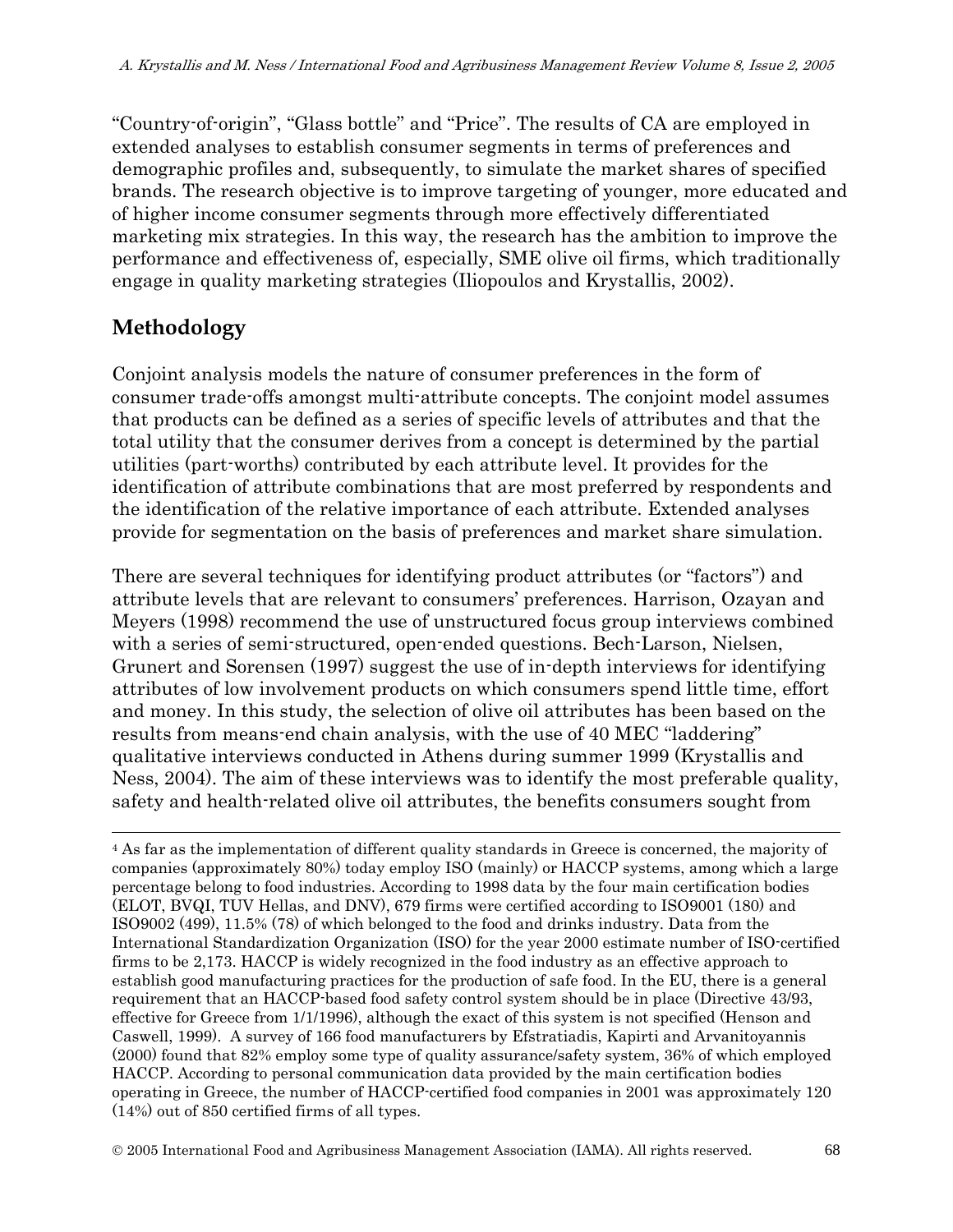their use and their personal values which impose the elicitation of those benefits for younger and relatively better educated consumers.

The factors selected through MEC for the development of the conjoint model concern 8 concepts of quality, safety and healthiness of olive oil (Table 1) expressed as extrinsic cues: "organic label", "PDO label", "ISO certification", "HACCP certification", "Health-related information", "Country-of-origin", "Glass bottle" and "Price". Within conjoint analysis,<sup>5</sup> the study employed an additive part-worth model. An orthogonal experimental design was generated using the Orthoplan procedure in the SPSS Version 8.0 (SPSS, 1997), providing for the estimation of 16 product profiles (Table 3). All the profiles concern extra virgin olive oil, which traditionally contains no additives or preservatives. Since the price of organic olive oil carries an average premium of 40% (Olive and Olive Oil, 2000) and it is always bottled in glass, it was necessary to modify unrealistic stimuli whenever an organic label is being included in a particular profile.

Table 1: Levels of the CA Factors Selected and their Relationships, Extra Virgin Olive Oil

| Factors             | Organic<br>label                | <b>PDO</b><br>label | <b>ISO</b><br>certif. | <b>HACCP</b><br>certif. | Health<br>info                                                                  | Glass<br>bottle              | Country of<br>Origin                | Price<br>levels <sup>1</sup>    |
|---------------------|---------------------------------|---------------------|-----------------------|-------------------------|---------------------------------------------------------------------------------|------------------------------|-------------------------------------|---------------------------------|
| Levels no:<br>Level | 2                               | 2                   | $\bf{2}$              | 2                       | 4<br>1:Best before                                                              | $\bf{2}$                     | 2<br>1: Written                     | 4                               |
| description:        | 1:YES.                          | 1:YES               | 1YES                  | 1:YES.                  | date<br>2:Keep until                                                            | 1:YES                        | on the label                        | $1: 3.25$ Euro<br>$2:4.41$ Euro |
|                     | 0:NO                            | 0:NO                | 0:NO                  | 0:NO                    | instructions<br>3: Additives/<br>preservatives<br>free<br>4:Cholesterol<br>free | $\Omega$ :<br>Other<br>$(*)$ | $0:$ Not<br>written on<br>the label | 3: 5.88 Euro<br>4: 6.76 Euro    |
| Relation:           | Linear<br>more<br>$\rm(direct)$ | Linear<br>more      | Linear<br>more        | Linear<br>more          | Discrete                                                                        | Linear<br>more               | Linear<br>more                      | Linear less<br>(inverse)        |

1: Price levels were identified from averaged retail prices in Athens, for the period April-May 2000 (Olive and Olive Oil, 2000).

\* 'Other' usually implies plastic bottle

l

The 16 profiles were presented on cards with a metric preference scale  $(0 = \text{``not}$ preferable at all",  $10 =$  "totally preferable"). Prior to the presentation of the 16 stimuli, each respondent was provided with a definition of the "organic label", "PDO label", "ISO certification" and "HACCP certification" concepts and asked to indicate his/her awareness of the subjects in a 5-point scale (1= "I am totally aware of", 5= "I am totally unaware of"). Moreover, each respondent was informed about the average retail price of 1L extra virgin olive oil  $(\epsilon 3.72)$  and organic extra virgin olive oil  $(\epsilon 5.2)$  prevailing in Athens during the period April-May 2000. In addition to the

<sup>5</sup> There is a large number of CA recent application surveys in the international literature (Table 2). For more information on CA see Hair, Anderson, Tatham and Black, 1998.

<sup>©</sup> 2005 International Food and Agribusiness Management Association (IAMA). All rights reserved. 69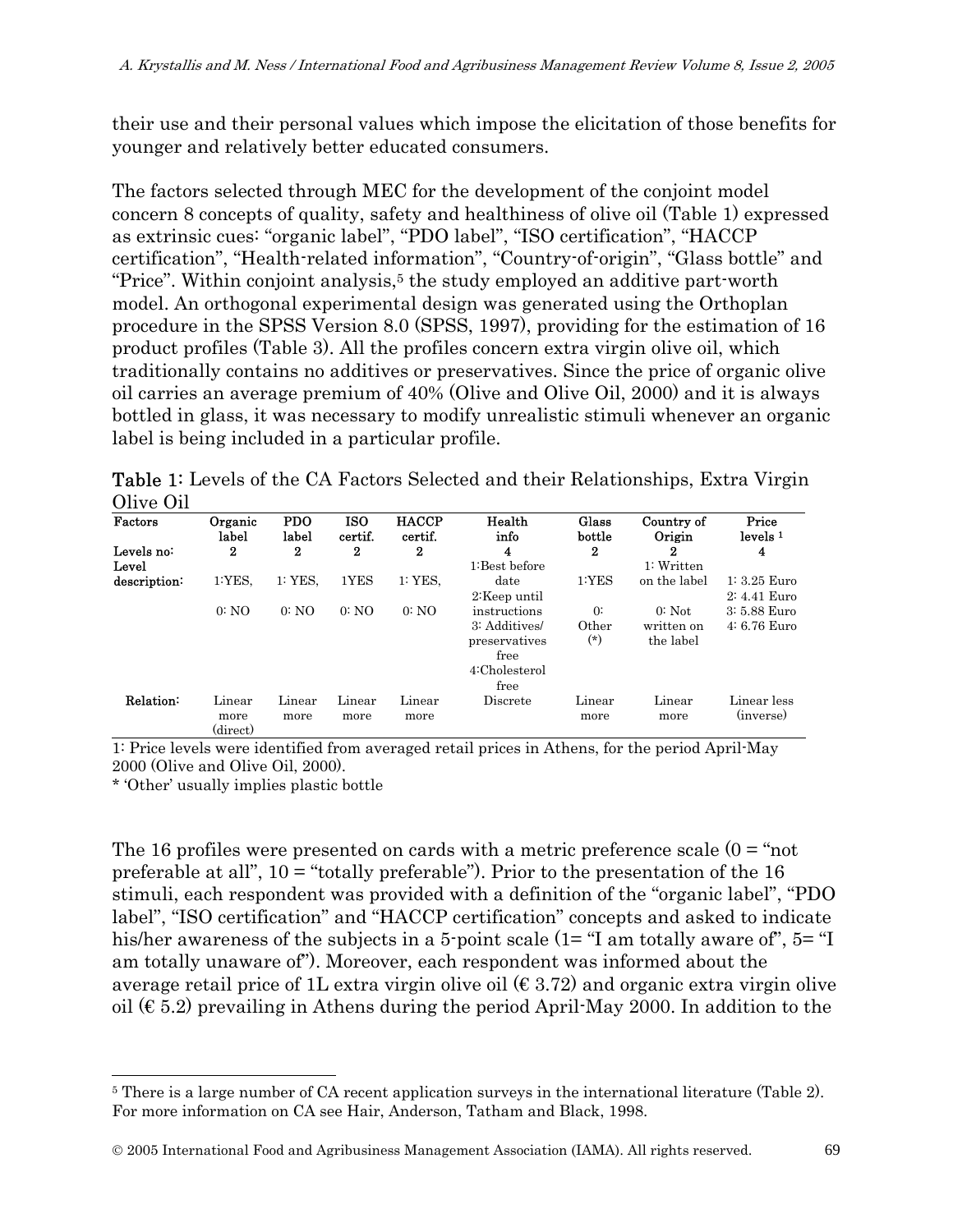conjoint study, the questionnaire included further sections concerning shopping behavior, olive oil purchase involvement, overall attitude towards olive oil and consumers' socio-demographic profile.

| <b>Lable 2.</b> Detection of various recent Orrhphications, 1990 2001<br>Authors | Sample | Data                                         | <b>Topic</b>                                                                                   | Factors                                                                                    | Levels'                              |
|----------------------------------------------------------------------------------|--------|----------------------------------------------|------------------------------------------------------------------------------------------------|--------------------------------------------------------------------------------------------|--------------------------------------|
|                                                                                  | size   | collection<br>method                         |                                                                                                |                                                                                            | relationship<br>model                |
| 1. Gerhardy and Ness,<br>1995                                                    | 160    | Home<br>interviews                           | Consumer<br>preference for eggs                                                                | Production method,<br>Price, Country of<br>origin, Freshness                               | Linear<br>additive                   |
| 2. van der Pol and Ryan,<br>1996                                                 | 375    | Mail survey                                  | Fruits and<br>vegetables<br>consumer<br>preference                                             | Quality, Package,<br>Convenience rice                                                      | Linear<br>additive                   |
| 3. Batt and Katz, 1997                                                           | 572    | Telephone-<br>mail-<br>telephone<br>survey   | Enhanced voice<br>mail service<br>perceptions                                                  | n.m.                                                                                       | n.m.                                 |
| 4. Gil and Sanchez, 1997                                                         | 289    | Personal<br>interviews                       | Consumer<br>preference for wine<br>attributes                                                  | Year, Price, Area of<br>origin                                                             | Linear<br>additive                   |
| 5. Halbrendt, Pesek and<br>Lindner, 1997                                         | 557    | Personal<br>interviews                       | Consumer<br>acceptance of GM<br>pork                                                           | Price, GM label,<br>Fat content                                                            | Linear<br>interactive                |
| 6. Harrison, Ozayan and<br>Meyers, 1998                                          | 155    | Mail survey                                  | Seafood new<br>product<br>development                                                          | Price, Form,<br>Flavour                                                                    | Linear<br>additive                   |
| 7. Quester and Smart,<br>1998                                                    | 303    | Personal<br>interviews                       | Preference for wine<br>attributes under<br>different<br>involvement and<br>purchase situations | Region of origin,<br>Price, Variety, Style                                                 | Additive                             |
| 8. Walley, Parsons and<br><b>Bland</b> , 1999                                    | 120    | Street<br>interviews                         | Means beef quality<br>assurance labels                                                         | Brand name, Price,<br>Quality label,<br>Overall quality,<br>Packaging                      | n.m.                                 |
| 9. Knight, 1999                                                                  | 87     | Computer-<br>aided<br>personal<br>interviews | Consumer<br>perceptions on<br>country-of-Origin                                                | Brand, company's<br>country of origin,<br>country of<br>manufacture, price,<br>quality     | n.m.                                 |
| 10. Murphy, Cowan and<br>Hension, 2000                                           | 153    | Personal<br>interviews                       | Consumer<br>preferences for<br>honey                                                           | Texture, color,<br>producer, price,<br>packaging                                           | Linear<br>additive                   |
| 11. Jaeger, Hedderley and<br>MacFie, 2001                                        | 105    | Group<br>interviews<br>with students         | Consumer<br>preferences for pre-<br>packed apples                                              | Variety, number of<br>varieties in the<br>pack, country of<br>origin, other<br>information | Choice-based<br>conjoint<br>analysis |
| 12. Bech-Larsen, Grunert<br>and Poulsen, 2001                                    | 1533   | Personal<br>interviews                       | Acceptance of<br>functional food                                                               | Product,<br>enrichment, claim,<br>processing, price                                        | Linear<br>interactive                |
| 13. de Souza Monteiro and<br>Ventura Lucas, 2001                                 | 269    | Personal<br>interviews                       | Consumer<br>preference for<br>traditional cheeses                                              | Price, label,<br>texture, size                                                             | Linear<br>additive                   |
| 14. Krystallis,<br>Papadopoulou and<br>Chryssohoidis (in press)                  | 200    | Street<br>interviews                         | Consumer choices<br>of PDO cheese                                                              | Country of origin,<br>type of milk, price,<br>brand name                                   | Linear<br>additive                   |

| <b>Table 2:</b> Selection of Various Recent CA Applications, 1995-2001 |  |
|------------------------------------------------------------------------|--|
|------------------------------------------------------------------------|--|

n.m.: not mentioned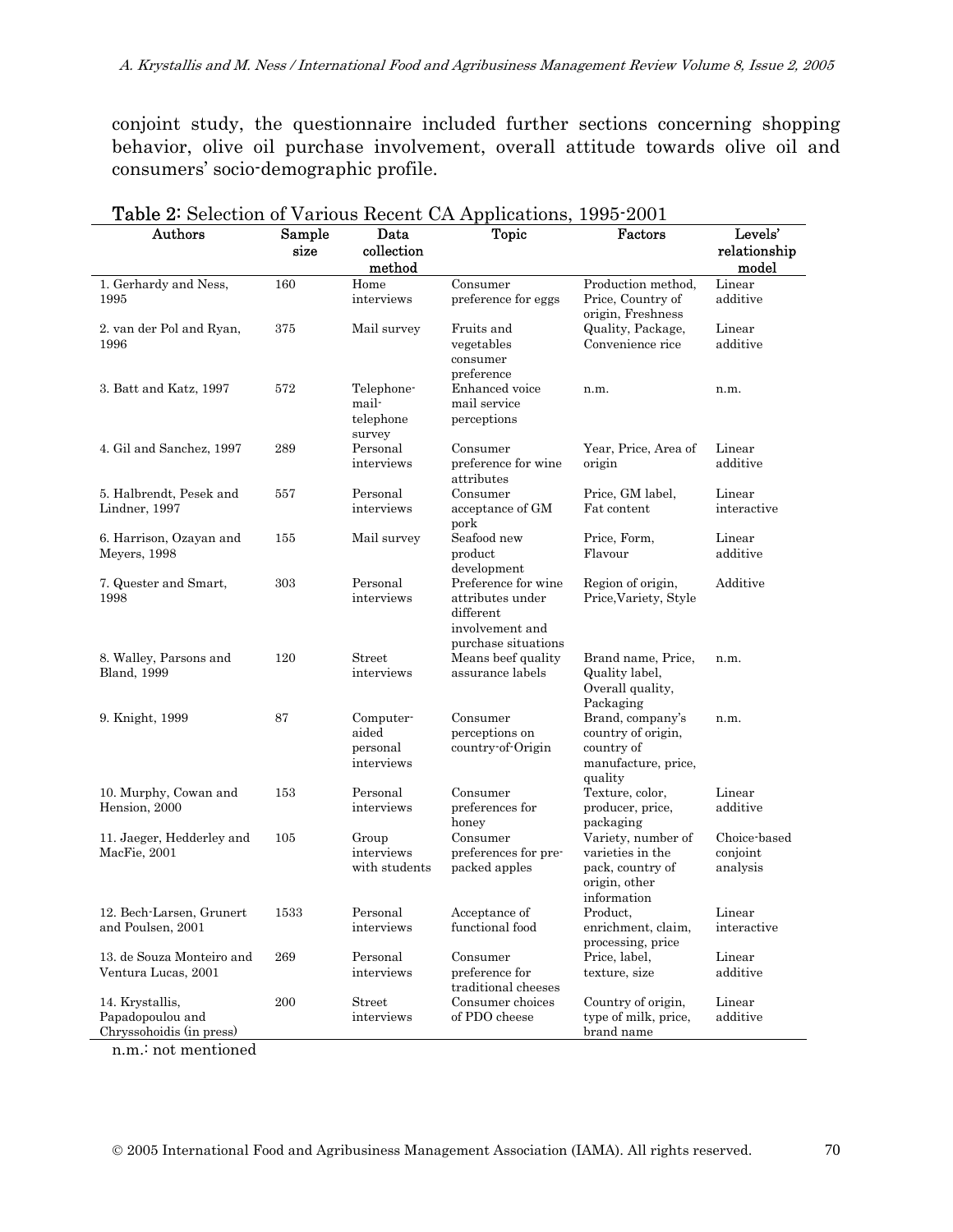| <b>O</b> live Oil<br>Olive oil<br>profile | Organic<br>label | <b>PDO</b><br>label | <b>ISO</b><br>certif. | <b>HACCP</b><br>certific. | Health info                         | <b>Bottle</b>          | Country of<br>origin | Price<br>$\epsilon/L$ |  |
|-------------------------------------------|------------------|---------------------|-----------------------|---------------------------|-------------------------------------|------------------------|----------------------|-----------------------|--|
|                                           |                  |                     |                       |                           |                                     |                        |                      |                       |  |
| $\mathbf{1}$                              | $\rm No$         | Yes                 | Yes                   | $\rm No$                  | Keep until<br>instructions          | Other<br>than<br>glass | Not Written          | 3.25                  |  |
| $\,2$                                     | Yes              | No                  | No                    | Yes                       | Additives/<br>Preservatives<br>free | Glass                  | Not written          | 5.88                  |  |
| 3                                         | Yes              | Yes                 | No                    | No                        | Best before<br>date                 | Glass                  | Not written          | 6.76                  |  |
| $\overline{4}$                            | No               | No                  | Yes                   | No                        | Best before<br>date                 | Glass                  | Not written          | 4.41                  |  |
| 5                                         | Yes              | No                  | Yes                   | Yes                       | Keep until<br>instructions          | Glass                  | Written              | 5.88                  |  |
| $\,6$                                     | Yes              | Yes                 | Yes                   | Yes                       | Best before<br>date                 | Glass                  | Written              | 6.76                  |  |
| 7                                         | No               | N <sub>o</sub>      | N <sub>0</sub>        | Yes                       | Best before<br>date                 | Other                  | Written              | 4.41                  |  |
| $\,8\,$                                   | No               | No                  | No                    | No                        | Cholesterol free                    | Other                  | Written              | 3.25                  |  |
| 9                                         | No               | Yes                 | No                    | Yes                       | Keep until<br>Instructions          | Glass                  | Written              | 4.41                  |  |
| 10                                        | Yes              | Yes                 | Yes                   | No                        | Cholesterol free                    | Glass                  | Written              | 5.88                  |  |
| 11                                        | Yes              | Yes                 | No                    | Yes                       | Cholesterol<br>Free                 | Glass                  | Not written          | 6.76                  |  |
| 12                                        | N <sub>o</sub>   | Yes                 | Yes                   | Yes                       | Additives/<br>Preservatives<br>free | Other                  | Not written          | 4.41                  |  |
| 13                                        | Yes              | N <sub>o</sub>      | N <sub>o</sub>        | No                        | Keep until<br>instructions          | Glass                  | Not written          | 5.88                  |  |
| 14                                        | No               | Yes                 | No                    | No                        | Additives/<br>Preservatives<br>free | Glass                  | Written              | 3.25                  |  |
| 15                                        | No               | No                  | Yes                   | Yes                       | Cholesterol free                    | Glass                  | Not written          | 3.25                  |  |
| 16                                        | Yes              | No                  | Yes                   | No                        | Additives/<br>preservatives<br>free | Glass                  | Written              | 6.76                  |  |

Table 3: Survey's Fractional Factorial Design (SPSS Conjoint 8.0), Extra Virgin Olive Oil

Data were collected from a series of personal interviews conducted in the region of Attiki (Athens) in May-July 2000. The selected recruitment areas consisted of two municipalities in the metropolitan area of the City of Athens, two nearby suburban municipalities and two small towns within a 35km radius from Athens. A total of 160 randomly chosen interviews took place with younger, better educated and of higher income consumers, almost equally divided in each one of the six recruitment areas, with residents aged from 25 to 70 years (Table 4).

The high percentage of women in the sample guarantees the inclusion of the main food purchase decision-maker of the household. The sample is biased towards relatively younger age groups and clearly higher educational and income levels, according to the objectives of the research and following the qualitative MEC phase.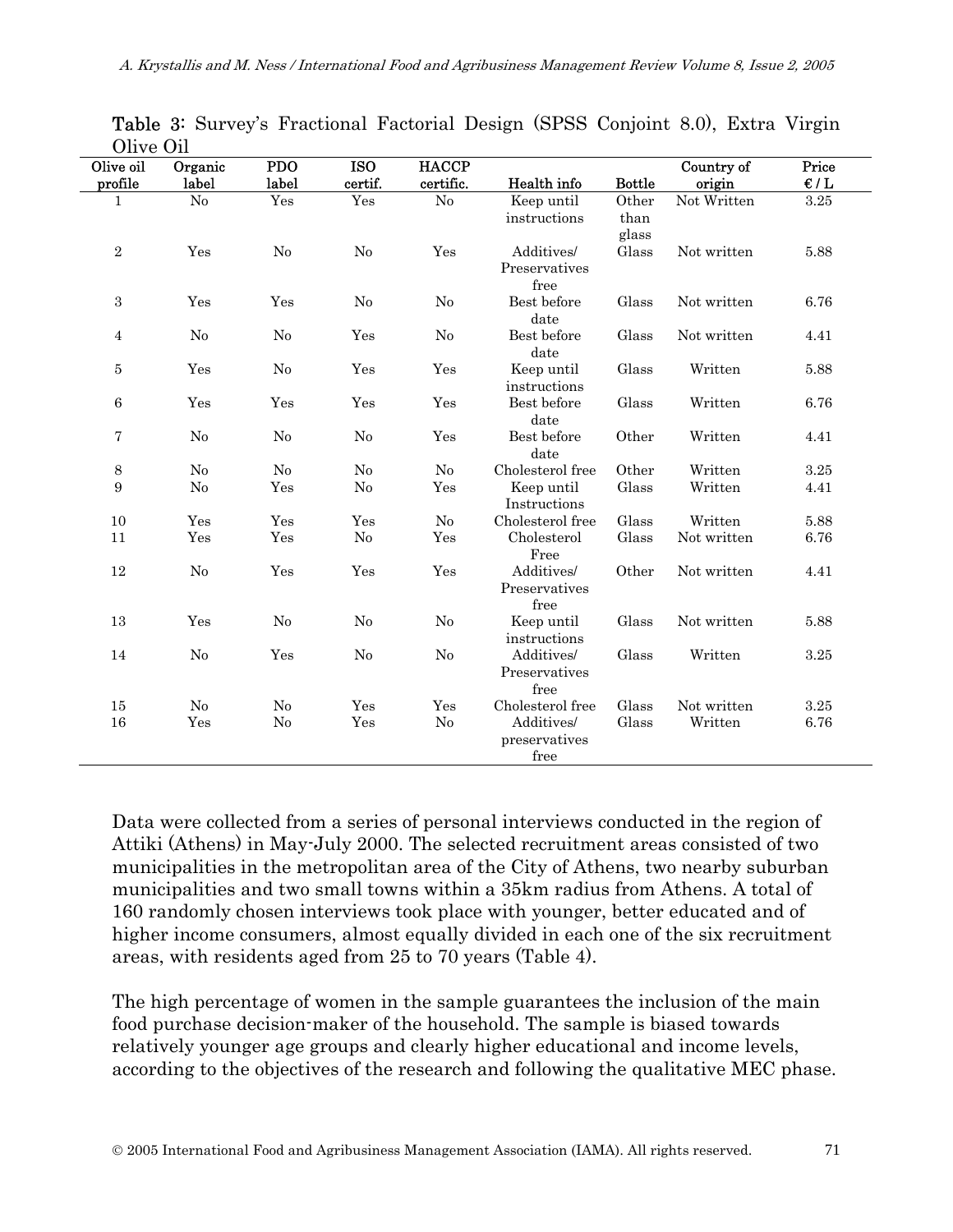|                                   | $\alpha$ $\mu$ $\mu$ $\alpha$ $\beta$ $\alpha$ $\beta$ $\alpha$ $\beta$ $\mu$ $\alpha$ $\beta$ $\mu$ $\alpha$ $\beta$ $\mu$ | Frequency        |            |         |            |              | Percentage %     |            |         |
|-----------------------------------|-----------------------------------------------------------------------------------------------------------------------------|------------------|------------|---------|------------|--------------|------------------|------------|---------|
| <b>AGE GROUP</b>                  |                                                                                                                             |                  |            |         |            |              |                  |            |         |
| $25 - 35$                         | $36 - 45$                                                                                                                   | $46 - 55$        | 56-70      |         | $25 - 35$  | $36 - 45$    | 46-55            | 56-70      |         |
| 42                                | 52                                                                                                                          | 27               | 39         |         | 26.3       | 32.5         | 16.9             | 24.4       |         |
| <b>GENDER</b>                     |                                                                                                                             |                  |            |         |            |              |                  |            |         |
| Male                              | Female                                                                                                                      |                  |            |         | Male       | Female       |                  |            |         |
| 53                                | 107                                                                                                                         |                  |            |         | 33.1       | 66.9         |                  |            |         |
|                                   |                                                                                                                             |                  |            |         |            |              |                  |            |         |
| <b>EDUCATION</b>                  |                                                                                                                             |                  |            |         |            |              |                  |            |         |
|                                   | High                                                                                                                        |                  |            | Post-   |            | High         |                  |            | Post-   |
| Elementary                        | school                                                                                                                      | <b>Technical</b> | University | grad.   | Elementary | school       | Technical        | University | grad    |
| 31                                | 57                                                                                                                          | 11               | 43         | 18      | 19.4       | 35.6         | 6.9              | 26.9       | 11.3    |
| PRE-TAX YEARLY INCOME, $\epsilon$ |                                                                                                                             |                  |            |         |            |              |                  |            |         |
|                                   | $5,870 -$                                                                                                                   | $11.740 -$       | $17.610 -$ |         |            | $5,870 -$    | $11,740 -$       | $17,610 -$ |         |
| $5,870$                           | 11,740                                                                                                                      | 17,610           | 29,347     | >29,347 | $5,870$    | 11,740       | 17,610           | 29,347     | >29,347 |
| 27                                | 73                                                                                                                          | 36               | 19         | 5       | 16.9       | 45.6         | 22.5             | 11.9       | 3.1     |
| Married                           | Unmarried                                                                                                                   |                  |            |         | Married    | Unmarried    |                  |            |         |
| 111                               | 49                                                                                                                          |                  |            |         | 69.4       | 30.6         |                  |            |         |
|                                   |                                                                                                                             |                  |            |         |            |              |                  |            |         |
| NO OF CHILDREN                    |                                                                                                                             |                  |            |         |            |              |                  |            |         |
| 0                                 | 1                                                                                                                           | $\bf{2}$         | >2         |         | $\bf{0}$   | $\mathbf{1}$ | $\boldsymbol{2}$ | >2         |         |
| 60                                | 28                                                                                                                          | 57               | 15         |         | 37.5       | 17.5         | 35.6             | 9.4        |         |
|                                   | WORKING WOMAN IN THE HOUSEHOLD                                                                                              |                  |            |         |            |              |                  |            |         |
| yes                               | no                                                                                                                          |                  |            |         | yes        | no.          |                  |            |         |
| 105                               | 55                                                                                                                          |                  |            |         | 65.6       | 34.4         |                  |            |         |

Table 4: Sample's Socio-demographic Profile, n=160

The complexity of the stimuli evaluation method and the unfamiliarity of the average Greek consumer with the concepts under investigation made the inclusion of younger people necessary for the accomplishment of the task. This also is the main reason that justifies the bias appeared in respondents' education status towards higher levels. Moreover, there appears to be a serious bias towards average and higher income levels. Given that the upper age limit of the sample has been 70 years and that only 9 people (5%) are older than 65, effectively, traditionally lowincome, pensioners were excluded from the survey. The rational behind this exclusion was the perception that older people traditionally constitute bulk olive oil consumers with very limited interests in innovations such as those under examination.

## **Empirical Results**

### Food and Olive Oil Purchase/Consumption Behavior, Olive Oil Involvement and Overall Attitude

In terms of the food and olive oil purchase behavior questions that open the questionnaire, 85.6% of the sample purchase food at least once per week, 83.1% spend for food at least  $\epsilon$  44 per week and 76.3% buy at least 1L of olive oil per week, indicating that the sample is mostly comprised of heavy olive oil users.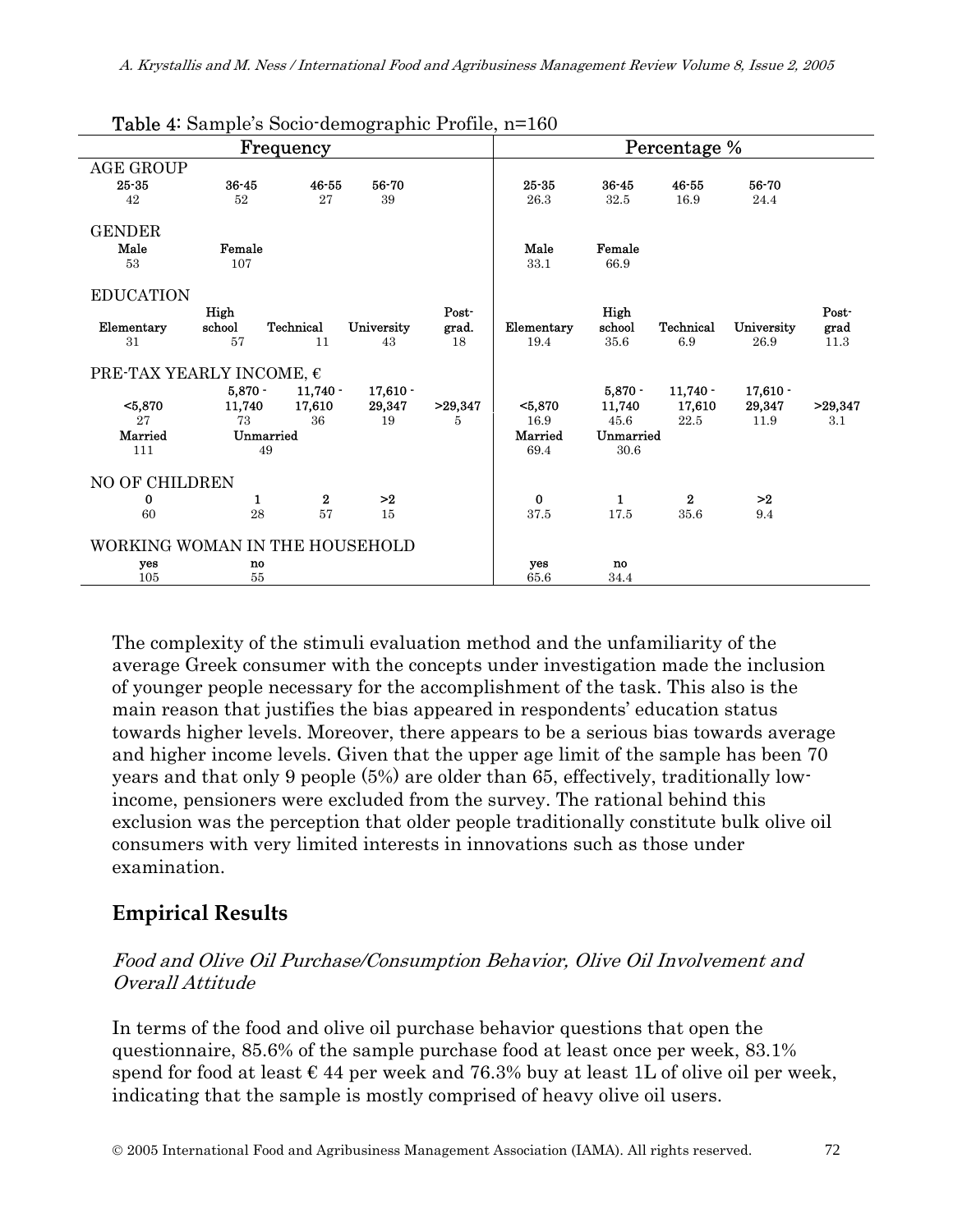Concerning place of purchase, 82.5%, 86.3% and 58.1% of the sample never purchase olive oil at minimarkets/local stores, specialty shops, and hypermarkets respectively. In addition, 70% never buy bulk olive oil directly from producers. The most popular place of bottled olive oil purchase is the supermarket (40%).

Pomace olive oil, sunflower oil, soy oil and other vegetable oils are frequently preferred as substitutes for olive oil by only 6.3%, 10.6%, 3.1% and 23.1% of respondents respectively. Furthermore, the most frequent usage of olive oil is raw in salads (95%), followed by its use in boiling (87.5%) or frying (64.4%). This indicates Greek consumers' familiarity with olive oil and its great importance to their everyday diet as a source of nutrients.

In terms of purchase involvement, 80.6% of the sample strongly agree that they are interested in knowing how a specific olive oil brand is produced, 75.6% have compared different brands before purchase, 81.9% believe that there are substantial differences among different brands, and 71.9% have a preferred brand. Yet, only 41.9% strongly agree in having a good overall knowledge of the product.

Respondents' overall attitudes towards olive oil are highly positive. Thus, there is full agreement (100%) that olive oil is good for health and that it is tasty in salads, natural (98.2%), traditional (92.5%), and a high quality product (88.2%). However, the fact that one third of respondents believe that olive oil is being consumed out of habit somewhat decreases respondents high stated involvement in olive oil purchase. Finally, 80.6% of respondents believe that olive oil offers reasonable value for money.

With respect to awareness of the four quality labels/certifications under investigation, the results reveal that awareness decreases from labels to certification (Figure 2). This result was expected, given the nature and purpose of each of the four schemes and the delayed adoption of the ISO and HACCP strategies by the Greek food industry, compared with other industrial sectors (Mandaraka and Kormetza, 2000).

## Conjoint Analysis Results

Conjoint analysis was conducted using the conjoint procedure in SPSS (SPSS, 1997; Table 5). Goodness of fit is indicated by Pearson's R and Kendall's Tau statistics, based upon the correlation of actual and predicted preference scores. Both significance statistics indicate that a null hypothesis that the correlation is not significant is rejected (p<0.001). The part-worth scores ("utilities") indicate the influence of each factor level on respondents' preference for a particular combination, following the additive model (Table 6).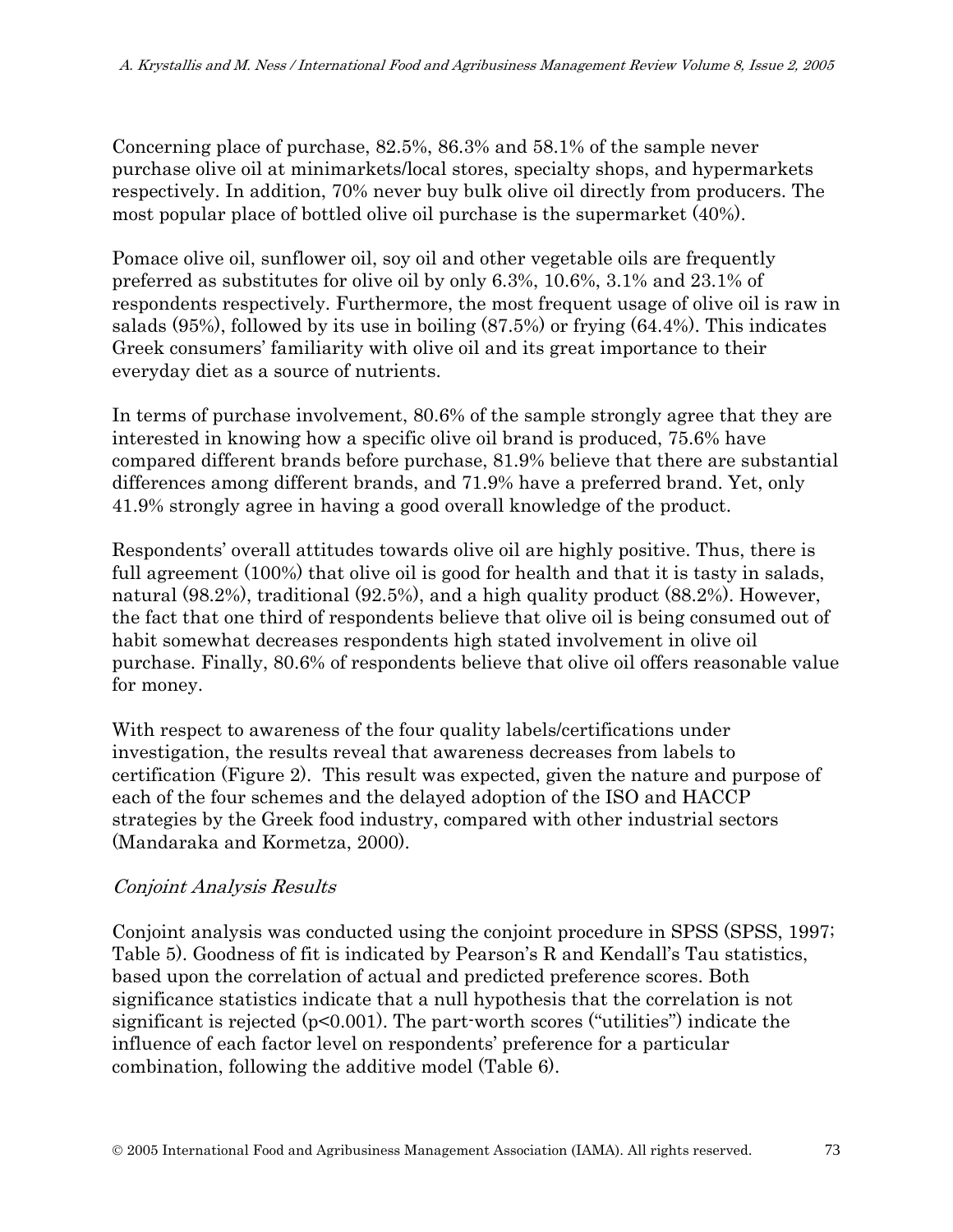A. Krystallis and M. Ness / International Food and Agribusiness Management Review Volume 8, Issue 2, 2005



 $\Box$  Organic label  $\Box$  PDO label  $\Box$  ISO label  $\Box$  HACCP label

| Figure 2: Sample Awareness of the Four Quality Schemes under Investigation (%) |  |
|--------------------------------------------------------------------------------|--|
|--------------------------------------------------------------------------------|--|

| <b>FACTORS</b>       | *******************<br><b>AVERAGE</b><br><b>IMPORTANCE %</b> | UTILITY      | <b>LEVELS</b>             |
|----------------------|--------------------------------------------------------------|--------------|---------------------------|
| <b>HEALTH</b>        | 16.96                                                        | .2469        | 'Best before' date        |
|                      |                                                              | .0440        | 'Keep until' instructions |
|                      |                                                              | $-5173$      | 'Additives free' sign     |
|                      |                                                              | .2264        | 'Cholesterol free' sign   |
| ORGANIC LABEL        | 19.07                                                        | .0000        | NO.                       |
|                      |                                                              | 1.5660       | <b>YES</b>                |
|                      |                                                              | $B=1.5660$   |                           |
| PDO LABEL            | 8.1                                                          | .0000        | NO                        |
|                      |                                                              | .6399        | <b>YES</b>                |
|                      |                                                              | $B = 6399$   |                           |
| <b>ISO</b>           | 9.58                                                         | .0000        | NO                        |
| <b>CERTIFICATION</b> |                                                              | .7673        | <b>YES</b>                |
|                      |                                                              | $B = 7673$   |                           |
| <b>HACCP</b>         | 11.11                                                        | .0000        | NO                        |
| <b>CERTIFICATION</b> |                                                              | .9701        | <b>YES</b>                |
|                      |                                                              | $B = 9701$   |                           |
| <b>GLASS BOTTLE</b>  | 6.29                                                         | .0000        | NO.                       |
|                      |                                                              | .4135        | <b>YES</b>                |
|                      |                                                              | $B = -4135$  |                           |
| Country Of Origin    | 21.71                                                        | .0000        | NO                        |
| <b>SIGN</b>          |                                                              | 2.0094       | <b>YES</b>                |
|                      |                                                              | $B=2.0094$   |                           |
| PRICE/L              | 7.17                                                         | .0318        | $3.25 \in$                |
|                      |                                                              | .0635        | 4.41€                     |
|                      |                                                              | .0953        | 5.88 €                    |
|                      |                                                              | .1270        | $6.76\in$                 |
|                      |                                                              | $B = 0.0318$ |                           |
| Constant             |                                                              | 2.4057       |                           |
|                      | Pearson's R=.995, Kendall's Tau=.967                         |              | Significance $= .0000$    |
|                      | Kendall's Tau=1.000 for 2 holdouts                           |              | Significance $= .0000$    |

Table 5: SPSS 10.0 Estimated Aggregate Conjoint Model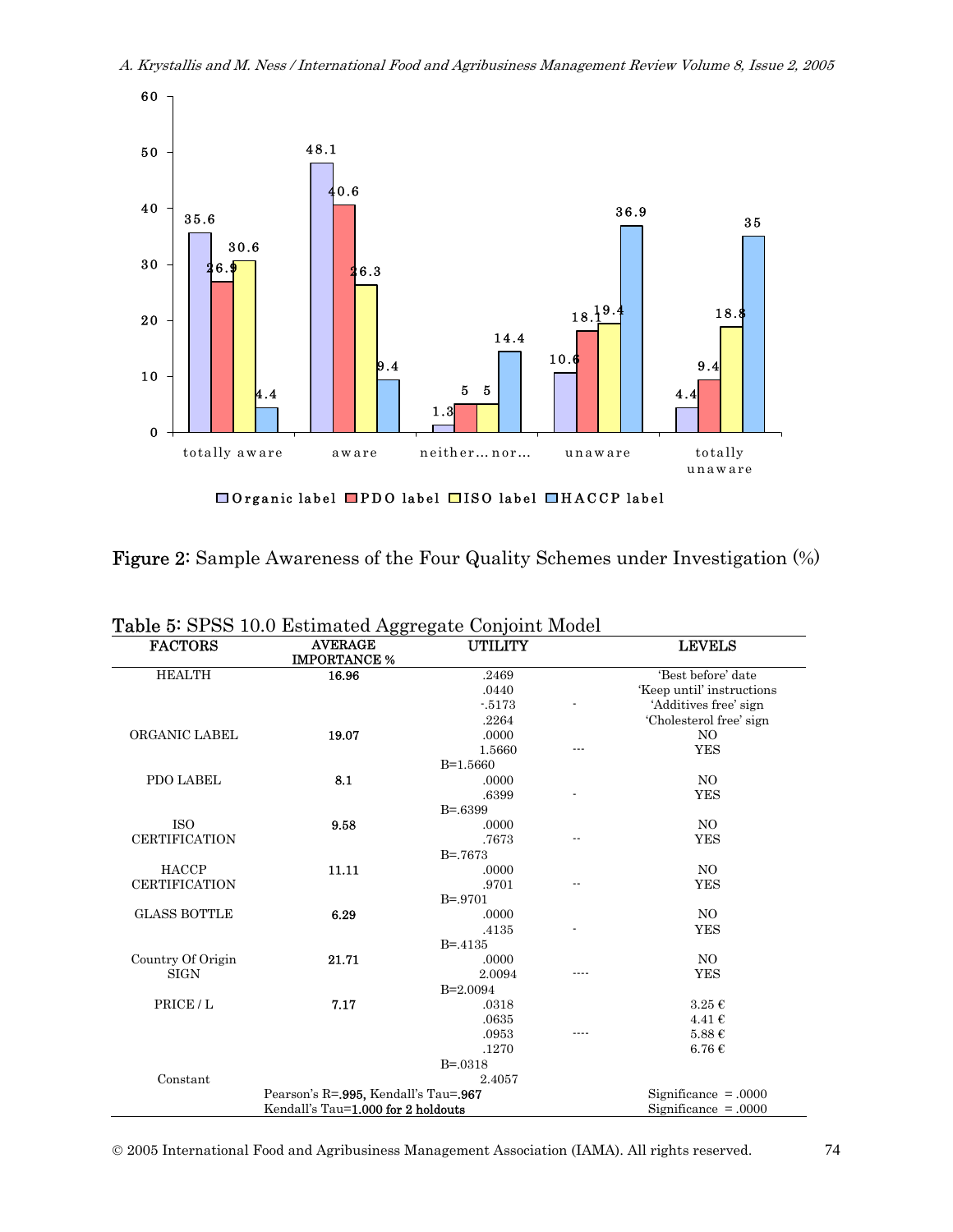|                |                                                                                                                                                    | <b>Predicted Preference</b> |
|----------------|----------------------------------------------------------------------------------------------------------------------------------------------------|-----------------------------|
| Rank           | <b>Profile Number and Description</b>                                                                                                              | (actual preference)         |
| $\mathbf{1}$   | 6: Organic and PDO olive oil, with ISO and HACCP, best before' date and the Greek                                                                  | <b>MOST PREFERRED</b>       |
|                | origin on the label, bottled on glass and with the highest price (6.76 Euro)                                                                       | 9.1460(9.00)                |
| $\overline{2}$ | 5: Organic olive oil, with ISO and HACCP, 'keep until' instructions and the Greek                                                                  | 8.2703 (8.05)               |
|                | origin on the label, bottled on glass and with average for organic olive oil price                                                                 |                             |
|                | $(5.88)$ Euro                                                                                                                                      |                             |
| 3              | 10. Organic and PDO olive oil, with ISO, 'cholesterol free' sign and the Greek origin                                                              | 8.1235 (7.893)              |
|                | written on the label, bottled on glass, with average for organic olive oil price                                                                   |                             |
|                | $(5.88)$ Euro                                                                                                                                      |                             |
| 4              | 9: PDO olive oil with HACCP, 'keep until' instructions and the Greek origin written                                                                | 6.5461(6.587)               |
|                | on the label, bottled on glass, with average for conventional olive oil price (4.41 Euro)                                                          |                             |
| 5              | 11: Organic and PDO olive oil, with HACCP, 'cholesterol free' sign written on the                                                                  | 6.3486 (5.831)              |
|                | label, bottled on glass, with the highest price (6.76Euro)                                                                                         |                             |
| 6              | 7: Olive oil with HACCP, 'best before' date and the Greek origin on the label, bottled                                                             | <b>INDIFFERENT</b>          |
|                | on other than glass bottle, with average for conventional olive oil price (4.41 Euro)                                                              | 5.6956 (5.393)              |
| 7              | 16: Organic olive oil with ISO, 'additives/preservatives free' sign written on the label,                                                          | 5.6716 (6.218)              |
|                | bottled on glass, with average for organic olive oil price (6.76Euro)                                                                              |                             |
| 8              | 3: Organic and PDO olive oil, with 'best before' date written on the label, bottled on                                                             | 5.3990 (5.131)              |
|                | glass, with the highest price (6.76Euro)                                                                                                           |                             |
| 9              | 14: PDO olive oil with the 'additives/preservatives free' sign and the Greek origin on                                                             | <b>LEAST PREFERRED</b>      |
|                | the label, bottled on glass, priced cheaply (3.25Euro)                                                                                             | 4.9830(5.137)               |
| 10             | 2. Organic olive oil, with HACCP, 'additives/preservatives free' sign, bottled on                                                                  | 4.9333 (4.737)              |
|                | glass, with average for organic olive oil price (5.88Euro)                                                                                         |                             |
| 11             | 15: Olive oil with ISO and HACCP, with the 'cholesterol free' sign written on the                                                                  | 4.8148 (4.937)              |
|                | label, priced cheaply (3.25 Euro)                                                                                                                  |                             |
| 12             | 8: Olive oil with 'cholesterol free' sign and the Greek origin written on the label,                                                               | 4.6733 (4.768)              |
|                | bottled on other than glass bottle and priced cheaply (3.25Euro)                                                                                   |                             |
| 13             | 13: Organic olive oil with 'keep until' instructions on the label, bottled on glass, with                                                          | 4.5245(4.425)               |
|                | average for organic olive oil price (5.88Euro)                                                                                                     | 4.3292 (4.381)              |
| 14             | 12: PDO olive oil with ISO and HACCP, with 'additives/preservatives free' sign                                                                     |                             |
|                | written on the label, bottled on other than glass bottle, with average for conventional                                                            |                             |
|                | olive oil price (4.41Euro)                                                                                                                         | 3.8969 (4.268)              |
| 15             | 4: Olive oil with ISO and 'best before' date written on the label, bottled on glass,                                                               |                             |
| 16             | with average for conventional olive oil price (4.41Euro)<br>1: PDO olive oil, with ISO, 'keep until' instructions written on the label, bottled on | 3.8887 (3.653)              |
|                | other than glass bottle, priced cheaply (3.25 Euro)                                                                                                |                             |
|                |                                                                                                                                                    |                             |

Table 6: Predicted Preference for the 16 Olive Oil Profiles According to their Total Utilities

The aggregate model provides for the identification of the most preferred or "ideal" product and the relative importance of the attributes. The ideal brand is one that has a "best before date" on the label, both organic and PDO labels, both ISO and HACCP certification, is presented in a glass bottle, country of origin information, for a price of  $\epsilon$  6.76/L. Average importance percentages indicate that the most important features are those indicating country of origin, organic labeling and health information, and that PDO labeling, price and glass bottle are of lesser importance.

At the individual level, each respondent was also asked to consider each of the 16 profiles and provide a final "yes" or "no" answer to the question: "if this version of the product at this price were available today, would you buy it?" This step was added to allow the researcher to avoid having to make subjective judgements as to the meaning of self-estimated preference ratings (Batt and Katz, 1997). In effect, the inclusion of the binary choice question allows the respondents themselves to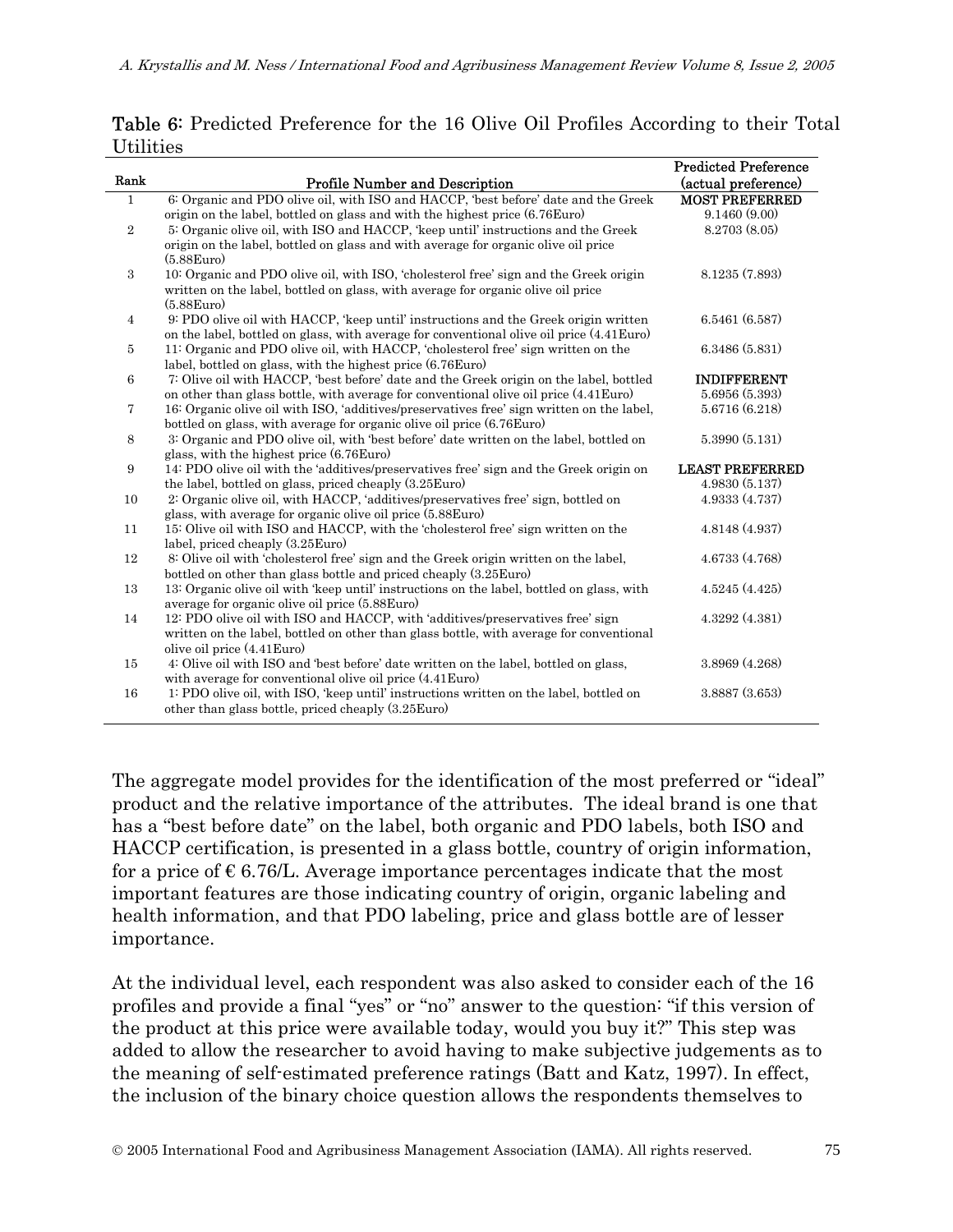calibrate their purchase probabilities. As such, it eliminates the "subjective probabilities versus objective choices" issue that is sometimes regarded as weakness of the conjoint technique against related trade-off methodologies. Although there has been some inconsistencies with two profiles (no. 16: 5.671 and no. 11: 6.348), casual observation of the plot (Figure 3) suggests a high level of correspondence between high or low preference scores and associated "yes" or "no" responses for the remaining 14 profiles.

### Segmentation of Consumer Preferences

Conjoint results for individual consumers were used as a basis for the identification of consumer segments. Following a popular approach (Hair, Anderson, Tatham and Black, 1998), the variables that were used as the cluster criterion were respondents' percentage importance for the eight olive oil attributes. The cluster method employed the k-means procedure within SPSS Version 10.0, with the option of identifying 3, 4 or 5 clusters considered as the most appropriate, after implementation of hierarchical cluster analysis and in relation to the size of the sample. The 5-cluster solution was finally selected as ideal and easiest to interpret, also in relation with the variables used as background information (Table 7). Information about cluster membership in the form of a nominal cluster-identity variable was saved for subsequent analysis. Significant differences between clusters were substantiated by discriminate analysis, with the between-cluster variances



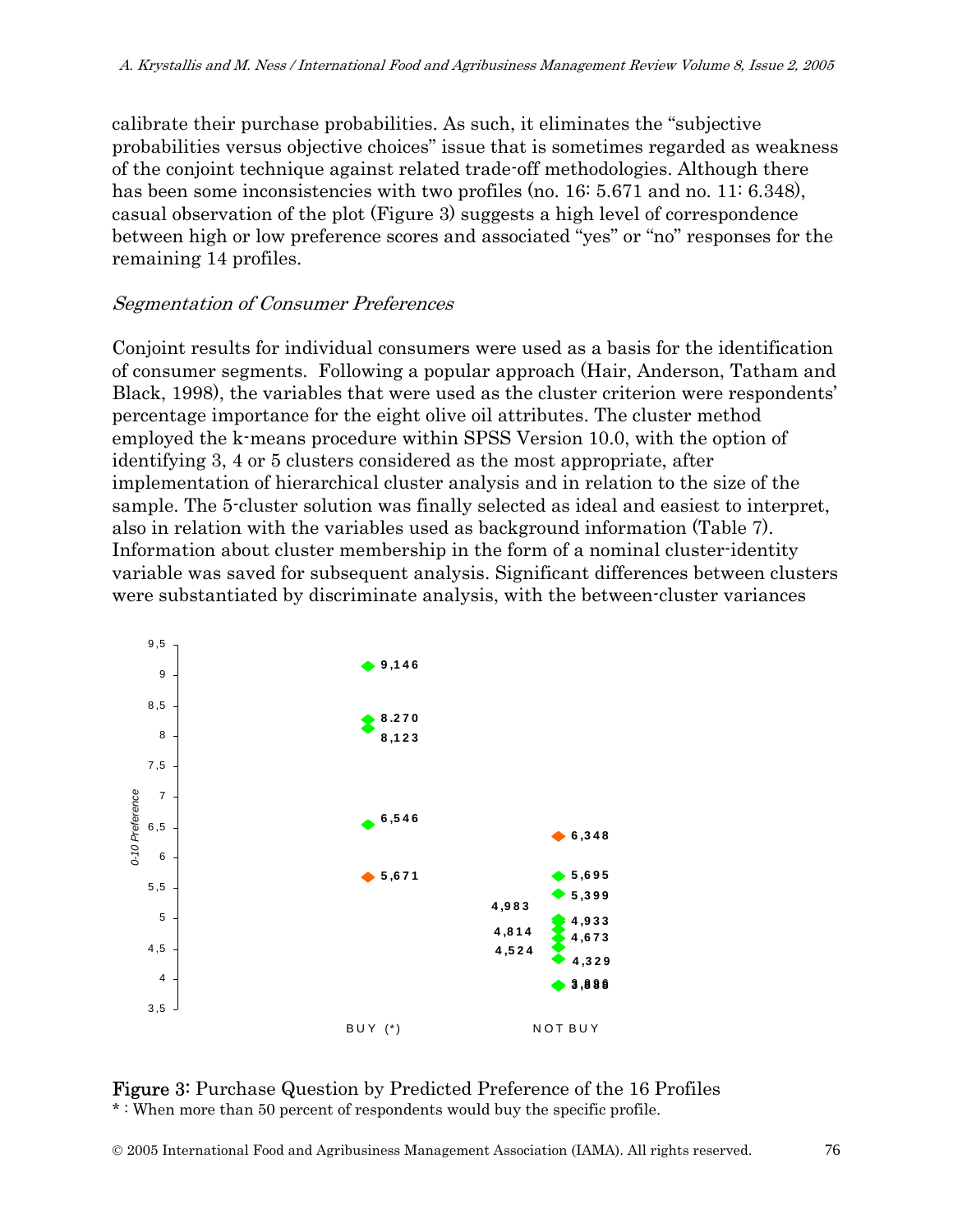|                            |          |                  | Attribute importance, %<br><b>CLUSTERS</b> |          |             |
|----------------------------|----------|------------------|--------------------------------------------|----------|-------------|
|                            |          |                  |                                            |          |             |
| <b>Attributes</b>          |          | $\boldsymbol{2}$ | 3                                          | 4        | 5           |
| ("factors")                | $(n=40,$ | $(n=21, 14%)$    | $(n=10, 8\%)$                              | $(n=60,$ | $(n=2818%)$ |
|                            | 25%)     |                  |                                            | 37.5%)   |             |
| Country of origin          | 13.87    | 44.66            | 5.79                                       | 27.19    | 9.64        |
| sign                       |          |                  |                                            |          |             |
| Organic label              | 22.71    | 8.71             | 9.37                                       | 13.25    | 37.58       |
| Health information         | 19.88    | 14.51            | 16.30                                      | 19.06    | 10.40       |
| <b>HACCP</b> certification | 10.52    | 9.77             | 31.60                                      | 8.64     | 10.91       |
| ISO certification          | 11.87    | 5.71             | 11.92                                      | 9.24     | 9.11        |
| PDO label                  | 7.96     | 6.61             | 11.40                                      | 7.85     | 8.78        |
| $(*)$                      |          |                  |                                            |          |             |
| Price                      | 8.38     | 5.98             | 7.43                                       | 7.41     | 5.75        |
| $(*)$                      |          |                  |                                            |          |             |
| Glass bottle               | 4.81     | 4.05             | 6.20                                       | 7.36     | 7.83        |

\* : not statistically significant



Canonical Discriminant Functions

Function 1

Figure 4: Discriminate Analysis' All-groups Scatter Plot (n=159)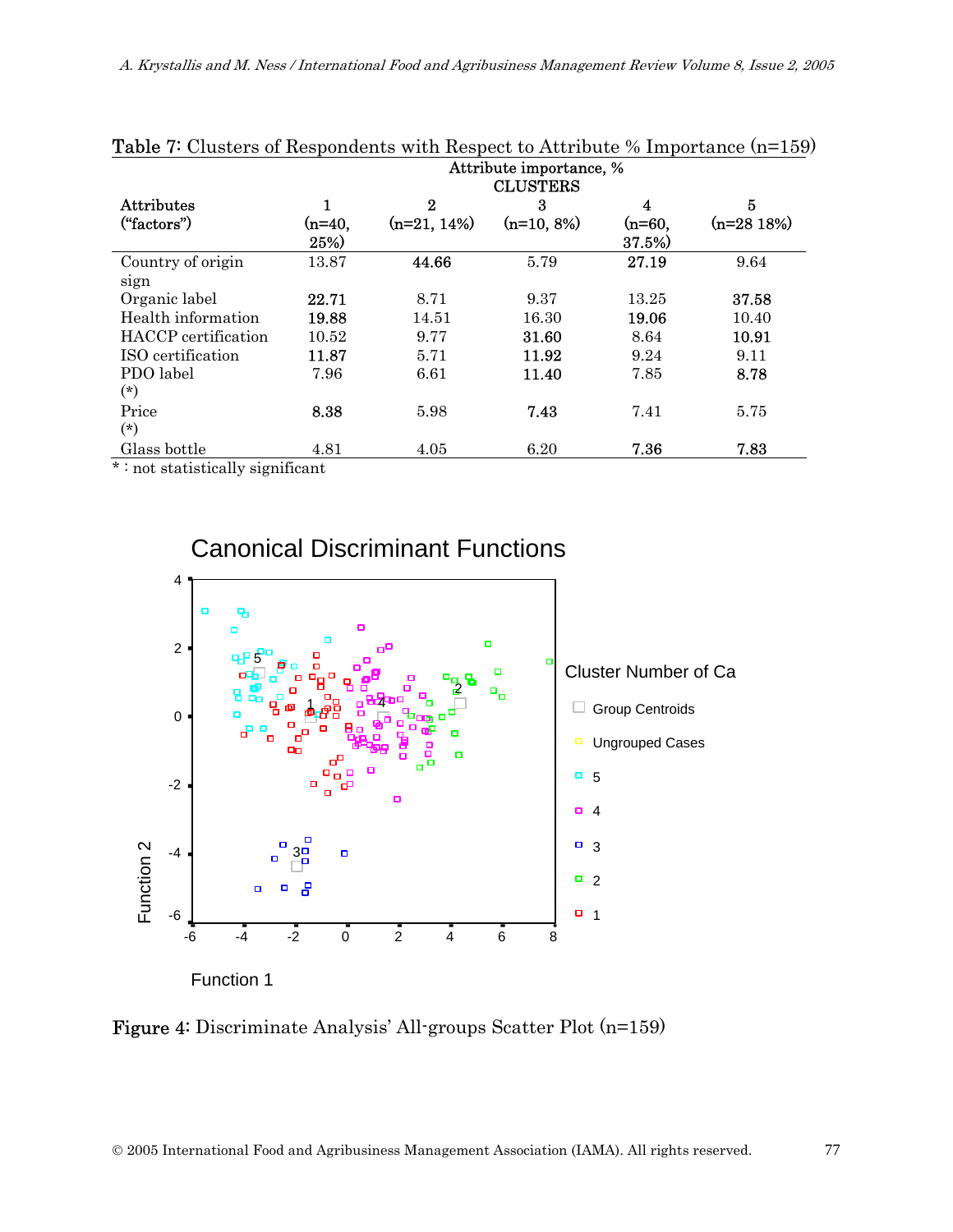being larger than those within-clusters (Wilk's Lambda: .035 and F: .0001). When a linear discriminate function was used to re-substitute respondents in clusters, 96.2% were correctly classified (Figure 4).

The remaining statistically significant variables with discriminating power among the five clusters was established using One-way ANOVA in the case of scale variables or chi-square contingency tests for p<0.01 in the case of nominal variables. In terms of socio-demographic variables, all are statistically significant for  $p<0.01$ , fact that constitutes a 5-cluster solution's advantage over the 3 and 4-cluster ones

| Socio-demographic                          | df               | $F_{.01}$    | Sig. |             |
|--------------------------------------------|------------------|--------------|------|-------------|
| 1.Age                                      | 4, 154           | 3.825        | .005 | $**$        |
|                                            | df               | x            | Sig. |             |
| 2. Education                               | $\overline{4}$   | 43.250       | .000 | $**$        |
| 3.Number of children in the household      | $\overline{4}$   | 83.938       | .000 | $**$        |
| 4. Income level                            | $\overline{4}$   | 81.875       | .000 | $**$        |
| 5. Working woman in the household          | $\mathbf{1}$     | 15.625       | .000 | $***$       |
| 6. Marital status                          | $\mathbf{1}$     | 24.025       | .000 | $***$       |
| 7.Gender                                   | $\mathbf{1}$     | 18.225       | .000 | **          |
| Awareness level                            | df               | $F_{01}$     | Sig. |             |
| 8. Awareness of the organic label          | 4.154            | .837         | .504 | n.s.        |
| 9. Awareness of the PDO label              | 4, 154           | 4.425        | .002 | $***$       |
| 10. Awareness of the ISO certification     | 4, 154           | 7.366        | .000 | $\star$     |
| 11. Awareness of the HACCP certification   | 4, 154           | 1.839        | .124 | n.s.        |
| Food and Olive oil purchase behavior       | df               | $X^2$        | Sig. |             |
| 12. Food purchase frequency                | $\overline{2}$   | 25.963       | .000 | $***$       |
| 13. Food expenditure                       | $\overline{2}$   | 54.388       | .000 | $***$       |
| 14. Olive oil purchase quantity            | $\overline{2}$   | 66.613       | .000 | $***$       |
|                                            | df               | $F_{.01}$    | Sig. |             |
| 15. Olive oil purchase place: minimarket   | 4, 154           | .421         | .793 | n.s.        |
| :supermarket                               | 4, 154           | 4.228        | .003 | **          |
| $:$ hypermarket                            | 4, 154           | .686         | .603 | n.s.        |
| : speciality shop                          | 4, 154           | 6.499        | .000 | *           |
| : bulk from producers                      | 4, 154           | 1.880        | .117 |             |
| : own production                           |                  | 3.463        | .010 | n.s.<br>*** |
| 16. Olive oil substitute pomace oil        | 4, 154<br>4, 154 | .204         | .936 |             |
| : sunflower oil                            |                  | .348         | .845 | n.s.        |
| ∶ soy oil                                  | 4, 154           |              | .569 | n.s.        |
|                                            | 4, 154           | .735         |      | n.s.<br>*** |
| : other vegetable oils                     | 4, 154           | 3.358        | .011 | $\star$     |
| 17.0 live oil use: frying<br>: boiling     | 4, 154           | 8.508        | .000 |             |
| $\cdot$ in salads                          | 4, 154           | .522<br>.722 | .720 | n.s.        |
|                                            | 4, 154<br>df     |              | .578 | n.s.        |
| Olive oil involvement and overall attitude |                  | $F_{.01}$    | Sig. |             |
| 18. Interested in production method        | 4, 154           | 1.390        | .153 | n.s.        |
| 19. Compare olive oil brands before buying | 4, 154           | 1.418        | .231 | n.s.        |
| 20. Olive oil brands have differences      | 4, 154           | 1.172        | .325 | n.s.        |
| 21. Preferable olive oil brand             | 4, 154           | 1.011        | .404 | n.s.        |
| 22.Good overall knowledge about olive oil  | 4, 154           | .816         | .517 | n.s.        |
| 23. Olive oil is: good for health          | 4, 154           | .643         | .633 | n.s.        |
| : good cooking ingredient                  | 4, 154           | .689         | .601 | n.s.        |
| : good substitute of other oils            | 4, 154           | 1.977        | .101 | n.s.        |
| : tasty in salads                          | 4, 154           | .536         | .710 | n.s.        |
| 24. Olive oil has: nice aroma              | 4, 154           | 1.840        | .124 | n.s.        |
| 25. Olive oil is: of high quality          | 4, 154           | 1.236        | .168 | n.s.        |
| : natural product                          | 4, 154           | 4.558        | .002 | $**$        |
| : environmentally friendly                 | 4, 154           | 1.104        | .357 | n.s.        |
| : traditional Greek product                | 4, 154           | 18.683       | .000 | $\ast$      |
| : consumed out of habit                    | 4, 154           | 2.022        | .094 | ***         |
| 26. Olive oil has a reasonable price       | 4, 154           | 5.056        | .001 | $**$        |

n.s.: not significant, \*: p<0.001, \*\*: p<0.01, \*\*\*: p<0.1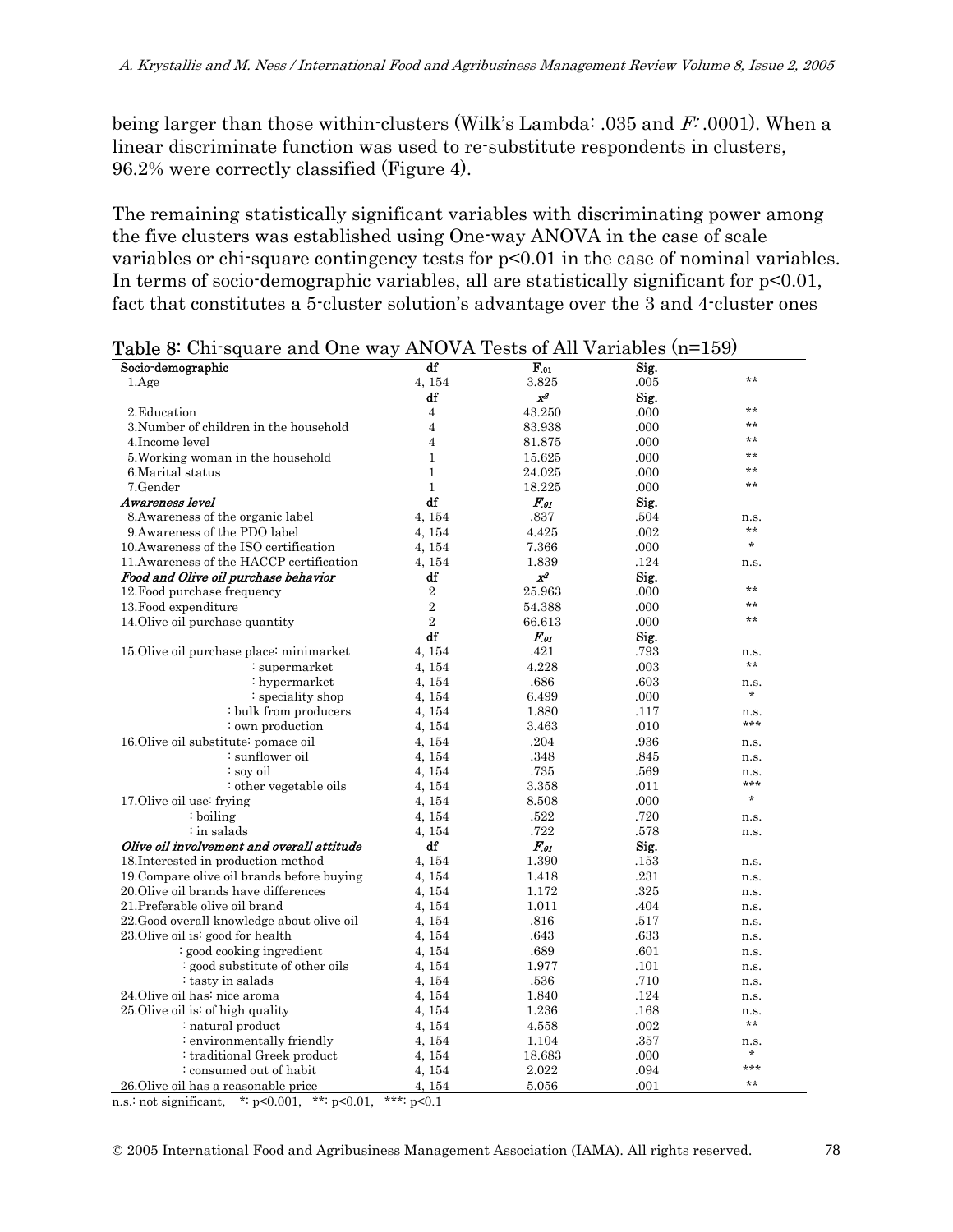#### Table 9: Description of the Profile of the Five Clusters in Terms of the Statistically Significant and Selected Non-Significant Variables (n=159)

|                                      | Cluster $1:25%$                 | Cluster 2: 14%                  | Cluster 3:8%                     | Cluster 4: 37.5%                | Cluster 5: 18%                  |
|--------------------------------------|---------------------------------|---------------------------------|----------------------------------|---------------------------------|---------------------------------|
| <b>VARIABLES</b>                     | The health and                  | The ethnocentric                | The innovators                   | The common                      | The organic funs                |
|                                      | quality conscious               |                                 |                                  | consumers                       |                                 |
| % Attribute Importance               |                                 |                                 |                                  |                                 |                                 |
| Country of origin                    |                                 | Very important                  | Least important                  | Second important                |                                 |
| Organic label                        | Second import.                  | Least important                 |                                  | Average                         | Very important                  |
|                                      |                                 | Average                         |                                  |                                 | Least important                 |
| Health information                   | Very important                  |                                 | Average                          | Second important                |                                 |
| HACCP certification                  |                                 |                                 | Very important                   | Least important                 | Second import.                  |
| ISO certification                    | Second import.                  | Least important                 | Very important                   | Average                         |                                 |
| Glass bottle                         |                                 | Least important                 |                                  | Second important                | Very important                  |
| Socio-demographic                    |                                 |                                 |                                  |                                 |                                 |
| Age                                  | $40\%$ in their $30\text{'s}$   | $66.7\%$ in their $40\text{'s}$ | $60\%$ in their $40\text{'s}$ or | $63.3\%$ in their $40\text{'s}$ | $60.7\%$ in their $50\text{'s}$ |
|                                      | $32.5\%$ in their $40\text{'s}$ | or older                        | younger                          | or younger                      | or older                        |
|                                      |                                 |                                 | 40% older than 60                |                                 |                                 |
|                                      |                                 |                                 | 60% at least BA                  |                                 |                                 |
| Education                            | 57,5% at least BA               | 66.7% of highschool             |                                  | 56.7% of high                   | 42.9% of basic level            |
|                                      |                                 | or lower                        |                                  | school or lower                 |                                 |
| Family size                          | 2.8                             | 3.67                            | 2.9                              | 3.08                            | 3.75                            |
| Pre-tax yearly                       | 5,870-17,610: 50%               | 5,870-17,610: 52.4              | 5,870-17,610:80%                 | 5,870-17,610: 78.3%             | 5,870-17,610: 78.6              |
| income, $\in$ (1)                    | $>17,610:27.5\%$                | < 5,870:33.3                    |                                  |                                 | >17,610:14.2                    |
| Working woman                        | 55%                             | 85.7%                           | 100%                             | 71.7%                           | 42.9%                           |
| Married                              | 52.5%                           | 81%                             | 70%                              | 65%                             | 92.9%                           |
|                                      |                                 |                                 |                                  |                                 |                                 |
| Female                               | 55%                             | 81%                             | 50%                              | 61.7%                           | 89.3%                           |
| Awareness level                      | (fully) aware of:               |                                 |                                  |                                 |                                 |
| $(*)$<br>Organic                     | 87.5%                           | 80.9%                           | 90%                              | 86.7%                           | 75%                             |
| <b>PDO</b>                           | 82.5%                           | 76.1%                           | 70%                              | 68.3%                           | 39.4%                           |
| <b>ISO</b>                           | 70%                             | 57.2%                           | 90%                              | 63.4%                           | 14.1%                           |
| $(*)$<br><b>HACCP</b>                | 17.5%                           | 4.8%                            | 20%                              | 16.7%                           | 7.1%                            |
| Food and Olive oil purchase behavior |                                 |                                 |                                  |                                 |                                 |
| Food purchase                        | 52.5% 1/week                    | 47.6% more than                 | 80% more than                    | 84% at least                    | 89.3% at least                  |
|                                      |                                 |                                 |                                  |                                 |                                 |
| frequency                            |                                 | $1$ /wee $k$                    | $1$ /wee $k$                     | $1$ /wee $k$                    | $1$ /wee $k$                    |
| Food expenditure per                 | $52.5\%$ at least               | 76.2% more than                 | 80% more than                    | 56.7% more than                 | 64.3% more than                 |
| week                                 | $\epsilon$ 44                   | $\epsilon$ 44                   | $\epsilon$ 44                    | $\epsilon$ 44                   | $\epsilon$ 44                   |
| Monthly olive oil                    | $42.5\% > 1L$                   | $66.7\% > 1L$                   | $40\% > 1L$                      | $68.3\% > 1L$                   | $89.3\% > 1L$                   |
| purchase quantity                    | $40\% < 1L$                     |                                 | $30\% < 1L$                      |                                 |                                 |
| Bought at                            | 47.5% "never"                   | 52.4% "frequently"              | 60% "frequently"                 | 51.7% "never"                   | 71.4% "frequently"              |
| supermarket                          |                                 |                                 |                                  |                                 |                                 |
|                                      |                                 |                                 |                                  |                                 |                                 |
| Bought at speciality                 | 95% "never"                     | 95% "never"                     | 30% "frequently"                 | 86.7% "never"                   | 92.9% "never"                   |
|                                      |                                 |                                 |                                  |                                 |                                 |
| shop                                 |                                 |                                 |                                  |                                 |                                 |
| Bought directly from                 | 42.5%                           | 33.3%                           | 10%                              | 31.7%                           | 7.1%                            |
| producers                            |                                 |                                 |                                  |                                 |                                 |
| Other vegetable oils                 | 20%                             | 14.3%                           | 20%                              | 16.7%                           | 50%                             |
| frequently                           |                                 |                                 |                                  |                                 |                                 |
| Olive oil frying                     | 77.5%                           | 71.4%                           | 30%                              | 75%                             | 32.1%                           |
| frequently $(2)$                     |                                 |                                 |                                  |                                 |                                 |
| Involvement and overall attitude     | (totally) agree                 |                                 |                                  |                                 |                                 |
|                                      |                                 |                                 |                                  |                                 |                                 |
| High olive oil                       | 47.4%                           | 33.3%                           | 70%                              | 38.4%                           | 39.3%                           |
| knowledge level                      |                                 |                                 |                                  |                                 |                                 |
|                                      |                                 |                                 |                                  |                                 |                                 |
| Natural product                      | 97.5%                           | 95.3%                           | 60%                              | 100%                            | 100%                            |
|                                      |                                 |                                 |                                  |                                 |                                 |
| Traditional                          | 97.5%                           | 90.5%                           | 40%                              | 95%                             | 100%                            |
|                                      |                                 |                                 |                                  |                                 |                                 |
| Out of habit                         | 45%                             | 23.3%                           | $0\%$                            | 23.4%                           | 32.2%                           |
|                                      |                                 |                                 |                                  |                                 |                                 |
| 'Value for money'                    | $80\%$                          | 85.7%                           | 40%                              | 78.3%                           | 96.4%                           |
|                                      |                                 |                                 |                                  |                                 |                                 |
| priced                               |                                 |                                 |                                  |                                 |                                 |

\* Not significant for p<0.01.

1: <5,870: low income level, 5,870-17,610: average income level (5,870-11,740: low-average, 11,740-17,610: upper-average),

2: Greek consumers mainly use cheaper but less healthy vegetable oils when frying. Frequent use of olive oil when frying is considered as indication of health conscious behavior.

<sup>&</sup>gt;17,610: high income level (NSSG, 1998)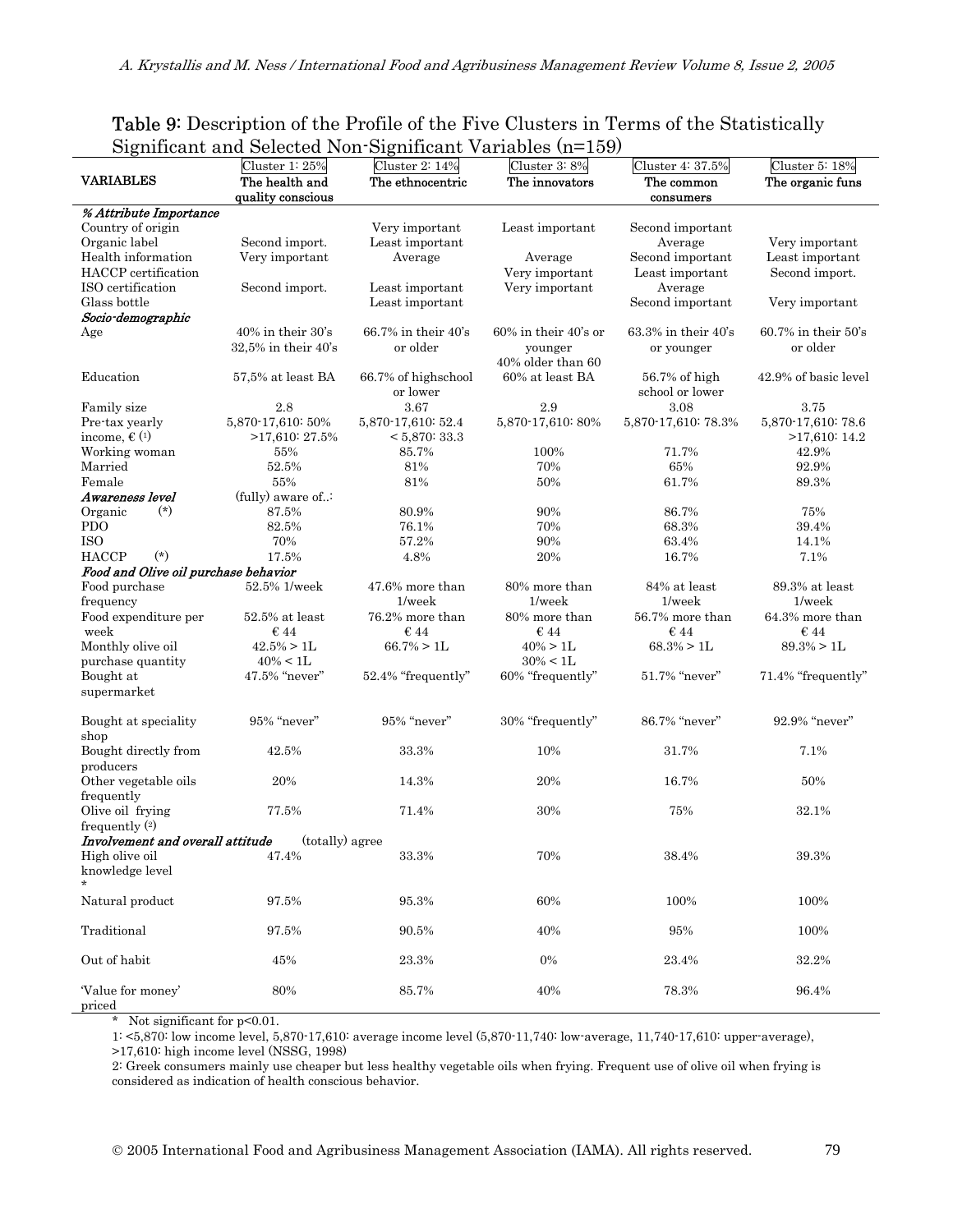(Table 8). In order to develop the profiles of each one of the five clusters, a crosstabulation process took place between cluster membership and the statistically significant variables. Non-significant differences exist between the five clusters in terms of the "existence of PDO label" and "price" importance levels, their organic and HACCP schemes' awareness (very high and very low respectively), and the majority of the "food and olive oil purchase/consumption behavior" and "olive oil involvement and overall attitude" (highly positive) variables. It should be emphasized that only 40% of respondents claim to have good overall olive oil knowledge (Table 9).

## Choice Simulation Experiment

After the conjoint model has been estimated, the researcher can specify any number of sets of stimuli for simulation of consumer choices. The role played by choice simulators is to help CA achieve its other primary objective: using "what-if" analysis to predict the share of preferences that a stimulus (real or hypothetical) is likely to capture in various competitive scenarios of interest to management.

In the present study, three olive oil brands have been tested: first, an organic, glass bottled, HACCP-certified, with "country-of-origin" and "keep until" information on the label of high price  $(\epsilon 6.76/L)$ . Second, a PDO-protected, glass bottled, HACCPcertified, with "country-of-origin" and "best before" date on the label, and high price for conventional olive oil ( $\epsilon$  4.41/L). And third, a common brand of the market, without any quality certification (not bottled in glass) with the "country-of-origin"

| ∾……             |                                     |               |               |               |               |            |
|-----------------|-------------------------------------|---------------|---------------|---------------|---------------|------------|
| No. of          | <b>Average Predicted Preference</b> |               |               |               |               |            |
| Profile         |                                     |               |               |               |               |            |
|                 | Cluster $1^*$                       | Cluster $2^*$ | Cluster $3^*$ | Cluster $4^*$ | Cluster $5^*$ | All sample |
| 1st             | 6.875                               | 8.124         | 6.530         | 7.493         | 8.525         | 7.493      |
| 2d              | 6.337                               | 8.195         | 6.990         | 6.996         | 5.750         | 6.724      |
| 3d              | 4.500                               | 6.923         | 3.560         | 4.986         | 3.289         | 4.843      |
|                 | Predicted Market Shares (**)        |               |               |               |               |            |
|                 | Cluster 1                           | Cluster 2     | Cluster 3     | Cluster 4     | Cluster 5     | All sample |
|                 | BTL model                           |               |               |               |               |            |
| 1 <sup>st</sup> | 39.36%                              | 34.98%        | 38.56%        | 38.91%        | 48.9%         | 40.2%      |
| 2d              | 35.28%                              | 35.34%        | 40.91%        | 35.9%         | 32.63%        | 35.43%     |
| 3d              | 25.36%                              | 29.68%        | 20.53%        | 25.18%        | 18.47%        | 24.37%     |
|                 | Logit model                         |               |               |               |               |            |
| 1 <sup>st</sup> | 55.96%                              | 40.72%        | 40.03%        | 56.09%        | 86.16%        | 58.16%     |
| 2d              | 30.8%                               | 43.28%        | 56.41%        | 36.42%        | 12.24%        | 33.04%     |
| 3d              | 13.23%                              | 16.01%        | 3.56%         | 7.49%         | 1.6%          | 8.8%       |

Table 10: Simulation Olive oil Brands' Choice, Predicted Preferences and Market Shares

\*: All preferences within each cluster statistically significant for p<.001

 \*\*: Real market shares should be decreased by approximately 30-40% for clusters 1, 2 and 4 and by 7-10% for clusters 3 and 5, due to consumers' consumption of own-produced olive oil.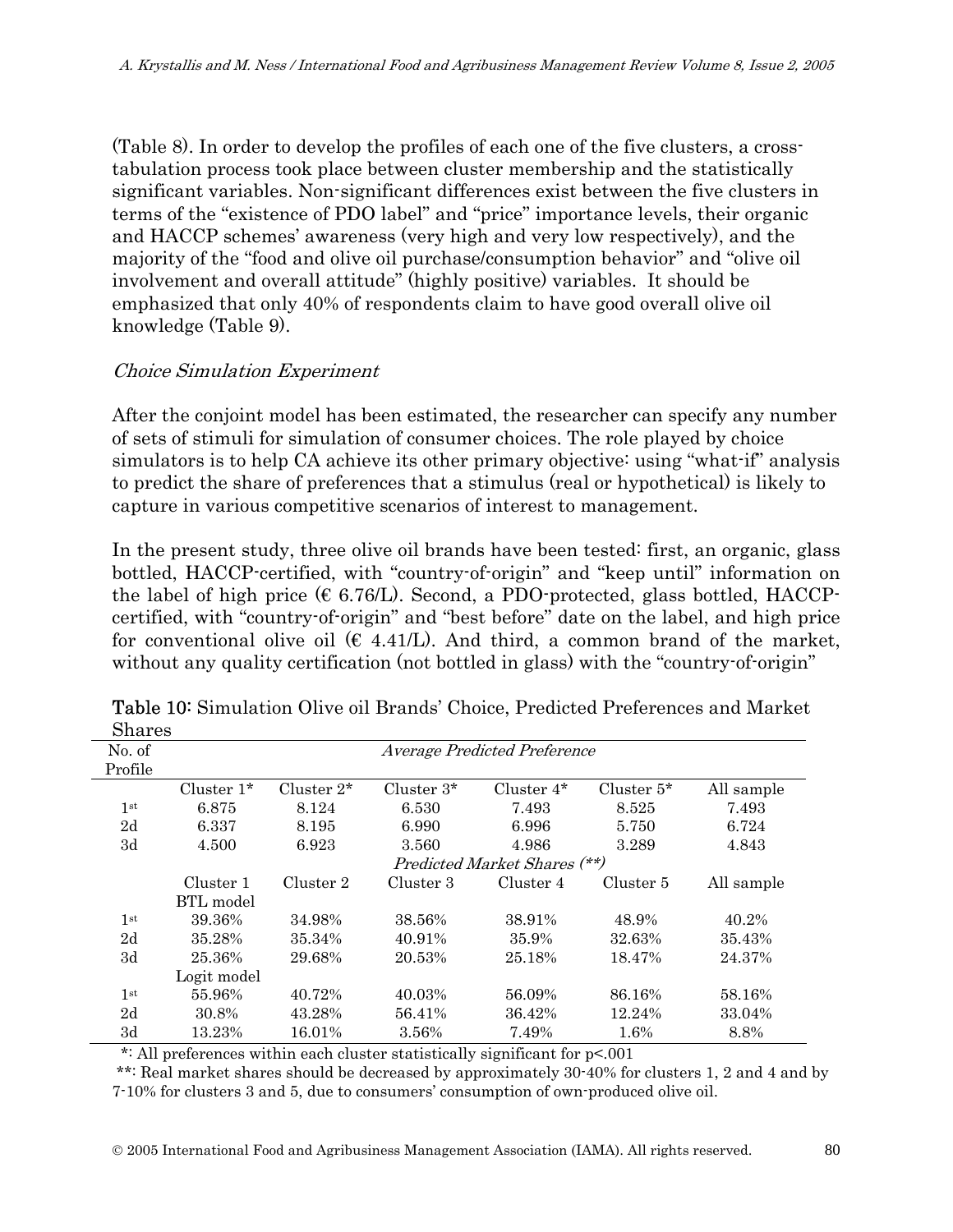

Figure 5: Market Share as a Function of Organic label, PDO label and HACCP Certification (Clusters for which the relevant quality scheme had the highest and lowest importance).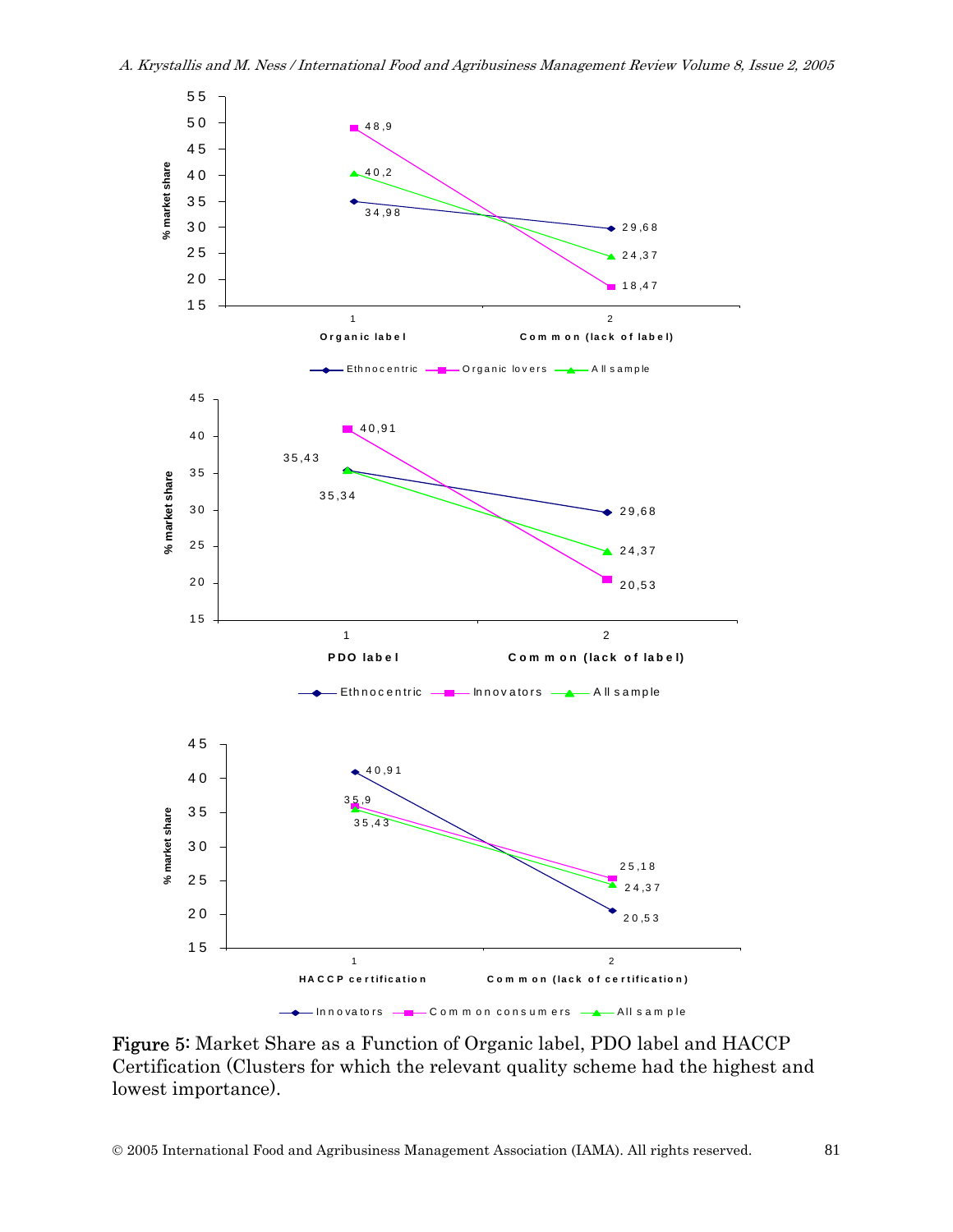and "best before" date clearly indicated on the label, and common price  $(\epsilon 3.25/L)$ . The aim of the choice simulator study is to prove that both of the quality brands could acquire significant market share, much larger than the common olive oil.

The market share simulation used the simulation sub-procedure within conjoint procedure in SPSS. Predictions of the expected market shares were made with the probabilistic (BTL and Logit) model, which is best suited to repetitive purchasing situations, for which purchases may be more tied to usage situations over time (Table 10). Figure 5 presents the analyses of market share (BTL method) change due to variations in the level of three quality schemes, on the assumption that the levels of the remaining attributes were unchanged. These analyses were undertaken for those clusters for which the relevant quality scheme had the highest and lowest importance. The change in market share for the pooled sample was also analyzed. It is clear that the higher the importance difference of the quality scheme between two clusters, the higher the market share difference between them. For example, organic olive oil's market share was seriously reduced among cluster 2 members in comparison to those of cluster 1, and vice versa for the common olive oil's market share.

# **Discussion**

At the different attribute levels selected for CA implementation, three observations can be made: first, given that a negative utility corresponds to consumers' dislike, the lack of any quality label, of the country-of-origin sign and of a glass bottle exhibit zero utilities and, thus, exercise a kind of "neutral" effect on respondents. The corresponding olive oil brand might be regarded indifferently. These are the most common olive oil brands that Greek consumers are very familiar with, and this may possibly be the reason behind the appearance of zero utilities for common characteristics in comparison to the innovating ones, such as quality labels or glass bottles. Second, the "additives/preservatives free" claim as health information is the only factor level with negative utility. This fact is surprising, given that one would expect this to have a positive influence on consumers' preference. A possible explanation may be that, in accordance with the findings of Wright (1997) regarding the "no added sugar" claim for the UK consumers, Greeks are generally aware of the fact that olive oil does not contain any kind of chemical additives or preservatives. Hence, the "additives/preservatives free" claim may be considered as irrelevant or even misleading for a food product such as olive oil. Third, all the remaining factor levels have positive part-worths, representing preferred product attributes. This is especially the case with respect to price, as all the specified levels have positive utilities for consumers. As a matter of fact, the higher the price the greater the utility derived from it. Given the high stated purchase involvement of Greeks, it seems that the notion of a "value for money" olive oil price is being generally satisfied by the actual price levels of the Greek olive oil brands.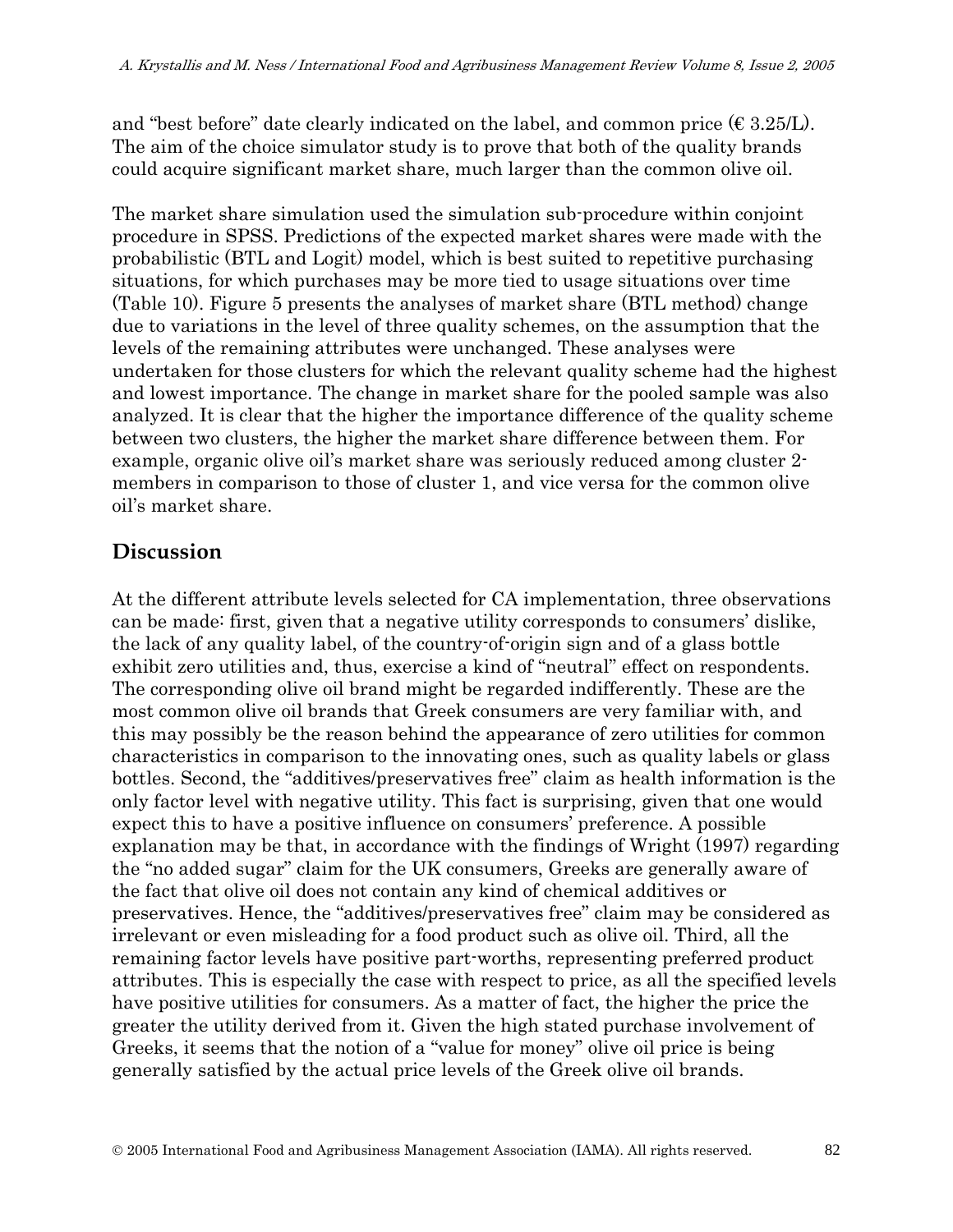## Strategic Analysis of the Five Clusters' Profiles

The profiles of the five clusters are comprehensive. As we have seen, each one of the five clusters is discriminated by the statistically significant variables and wellstructured consumer segments can be identified:

The typical consumer is represented by the larger Cluster 4, which can be termed the "average consumer" potentially health and quality conscious. This cluster's socio-demographic characteristics, behavioral characteristics, and awareness level of the quality schemes under investigation are closer to the sample's average than for any other cluster. The same can be said about the fact that one in three common consumers purchase olive oil directly from producers, a percentage equal to the national average. In terms of olive oil attribute importance, the common consumer does not seem to have a strong preference for any of the eight examined here. Moreover, this consumer admits to having low overall knowledge of olive oil, and although this is not statistically significant, it reveals that the involvement and stated positive attitude is theoretical rather than an indication of a thorough search process. On the other hand, the importance attached to country of origin, health information and glass bottle are high enough to demonstrate a possible existence of an underlying quality and health consciousness. Under these conditions, and given that olive oil price is regarded as reasonable, a sub-segment of the typical consumers could become potential purchasers of higher quality olive oil brands.

In contrast, consumers in Cluster 3 can be described as "innovators", well educated consumers, skeptic towards olive oil, of both genders. These consumers seem familiar with the food choice process, given that they exhibit the highest food purchase frequency and expenditure, despite small family size. They claim to be olive oil experts. Their attitudes seem to indicate a thorough search process, since none of them agree that olive oil is consumed out of habit. Moreover, they are especially well educated and exhibit the highest awareness of all labels and schemes under examination. This consumer maintains a skeptic stance towards olive oil's traditional and natural character and value-for-money price, arguments enthusiastically adopted by all other clusters. This skepticism, together with the fact that olive oil is predominantly purchased from supermarkets and specialty stores, while purchasing directly from producers is practically non-existed, provides a strong motive for the purchase of highly quality olive oils such as the PDOs and the HACCP/ISO-certified brands, which they find very important.

Two clusters are associated with two types of female consumers. Cluster 2 may be described as the "ethnocentric", middle-aged, low educated, working mother, and Cluster 5, as the "organic funs" older, low educated, wealthy, housewife and mother. Of those who buy olive oil, they purchase in large quantities and generally spend a lot on food, perhaps due to their families' large size. The main difference between these two clusters is that they comprise women of different generations, with the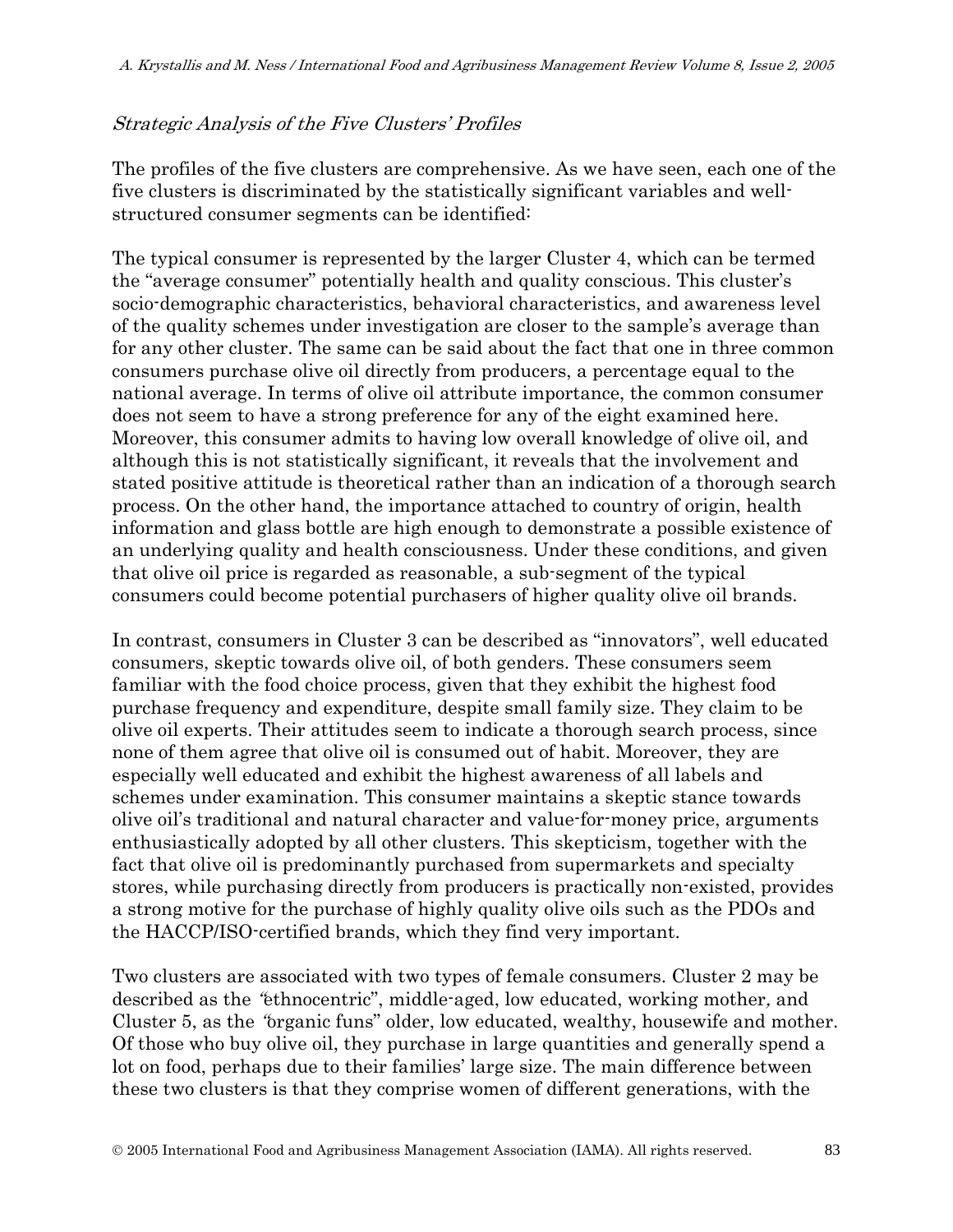typical member of Cluster 2 being a middle-aged working woman whilst her counterpart in Cluster 5 is older and not at work. This reflects one of the major social changes in Greece during the last two decades (NSSG, 1999; Self-service Review, 1999).

The working women, possibly due to their low education and income levels, exhibit a rather simplistic attitude towards olive oil, whose only important attribute seems to be its Greek origin. They agree with the traditional attitude that an olive oil brand is better than any other just because it is Greek, indicating a rather superficial acceptance of the so-called "olive oil culture". One third of them consume olive oil purchased directly from producers and, as a consequence, exhibit average frequency of olive oil purchase at supermarkets. They claim to have average awareness of the quality schemes under investigation –apart from HACCP, possibly due to their work out of home. They do not seem to constitute potential buyers of any quality assured olive oil, but only of common brands.

The profile of the housewives brings in mind the typical older Greek mother, whose main interest has been her family's welfare. This may explain the importance they attach to organic olive oil and the corresponding glass bottle, coupled with the highest agreement on olive oil's reasonable price. Generally, their profile is contradictory, given, for example, that they attach the least importance to health information, possibly due to their low education level. Another explanation of their positive attitude towards organic olive oil has been that they might use it as a means of indicating a rather "nouveau-riche" stance, given that they belong to upper-average or high income levels. They constitute an almost certain buyer of organic, glass-bottled olive oil brands. Both female clusters have a low overall knowledge of olive oil. Although not statistically significant, this suggests that purchase involvement and positive attitudes of both types of women do not suggest engagement in a thorough search process, in a similar manner to the common consumers of Cluster 4.

Finally, Cluster 1 can be termed the "highly health and quality conscious", young, educated, wealthy consumer of both sexes. Almost half of this cluster's members are non-married, reflected by the lower average family size. It is the cluster that satisfies more than any other the hypothesis of the existence of a health and quality conscious consumer group. Cluster 1 members exhibit very high awareness of the quality schemes, similar to that of Cluster 3, and have better overall knowledge of olive oil than the common consumers and both types of female clusters. They attach the highest importance of all clusters to health information, the second highest to the organic label and ISO certification, and an average importance to the country of origin and HACCP certification, overall indicating high level of health and quality consciousness. This result makes Cluster 1 members almost certain buyers of high quality olive oil, a result that carries serious managerial implications when coupled with the cluster's large size and very high income level. However, there are two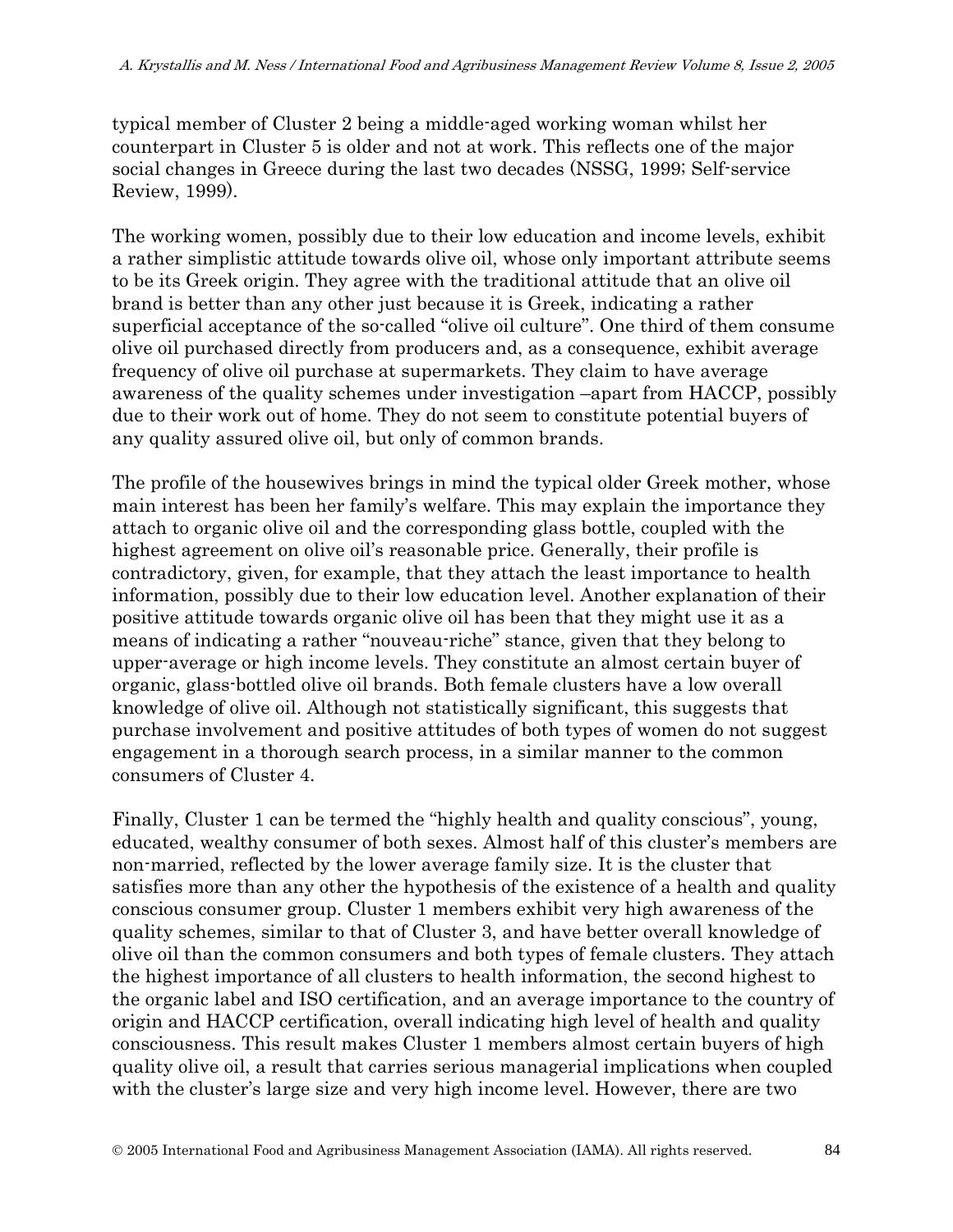constraints that limit the cluster's potential as buyers of high quality olive oil brands: they purchase a high percentage of olive oil directly from producers, and almost half of its members agree that olive oil is consumed out of habit.

### Choice Simulator Results' Analysis

Regarding the choice simulation results, for the overall sample the organic brand with HACCP is preferred to the PDO brand with HACCP, while both profiles are preferred to the common olive oil with the country-of-origin information. When examined separately for each cluster, a series of t-tests established that the preference differences for all three brands within each cluster are statistically significant. Both quality brands' predicted preferences are higher than 6 (except for the PDO brand for Cluster 5 of the older housewives), in other words both brands belong to the "most preferred" part of the 0-10 preference scale for all clusters. The organic brand is most preferred for Cluster 5 and the PDO brand for Cluster 3, as expected, given the profile of these clusters. In Clusters 1 and 2 both brands exhibit a similar predicted preference, with the organic brand slightly leading. Yet, for Cluster 4, the organic brand's superiority is clear, as it is for the overall sample.

Regarding the common olive oil brand, all clusters' predicted preferences are (much) lower than those for the quality brands. Overall, we can conclude that both the organic and PDO brands with HACCP are preferable to the common olive oil for the overall sample and each of the five clusters, with obvious implications for the profitability of the corresponding micro-scale, family-based olive oil firms. At the aggregate level, the quality brands' market shares are high: more than 40% for the organic brand and 27% for the PDO brand. Even the common olive oil succeeded in gaining a satisfactory market share from 9 to 24%, possibly due to its high availability in the market, consumers' increased familiarity, and the inclusion of the most important "country-of-origin" attribute in its profile.

## Managerial Implications

The substantial structural problem of the Greek olive oil supply chain, stressed by many industry experts (Kiritsakis, 1996; Tokouzbalidis, 1996; Tsiaousi, 1998), is also revealed by the present study. Although the most usual places of bottled olive oil purchase are supermarkets (40% of respondents), the remaining 60% of consumers of the specific socio-economic profile do not seem to strongly prefer a specific outlet, despite the fact that they are heavy users. In addition, only two thirds of respondents always buy olive oil from the commerce, with the remaining one third consuming own-produced olive oil. An additional 13% of respondents frequently buy bulk olive oil directly from producers, decreasing the percentage of those who buy bottled olive oil at the usual retail outlets even further. This fact should be kept in mind in further analyses, since any predicted market share should be decreased by a third at average. Thus, estimations of the choice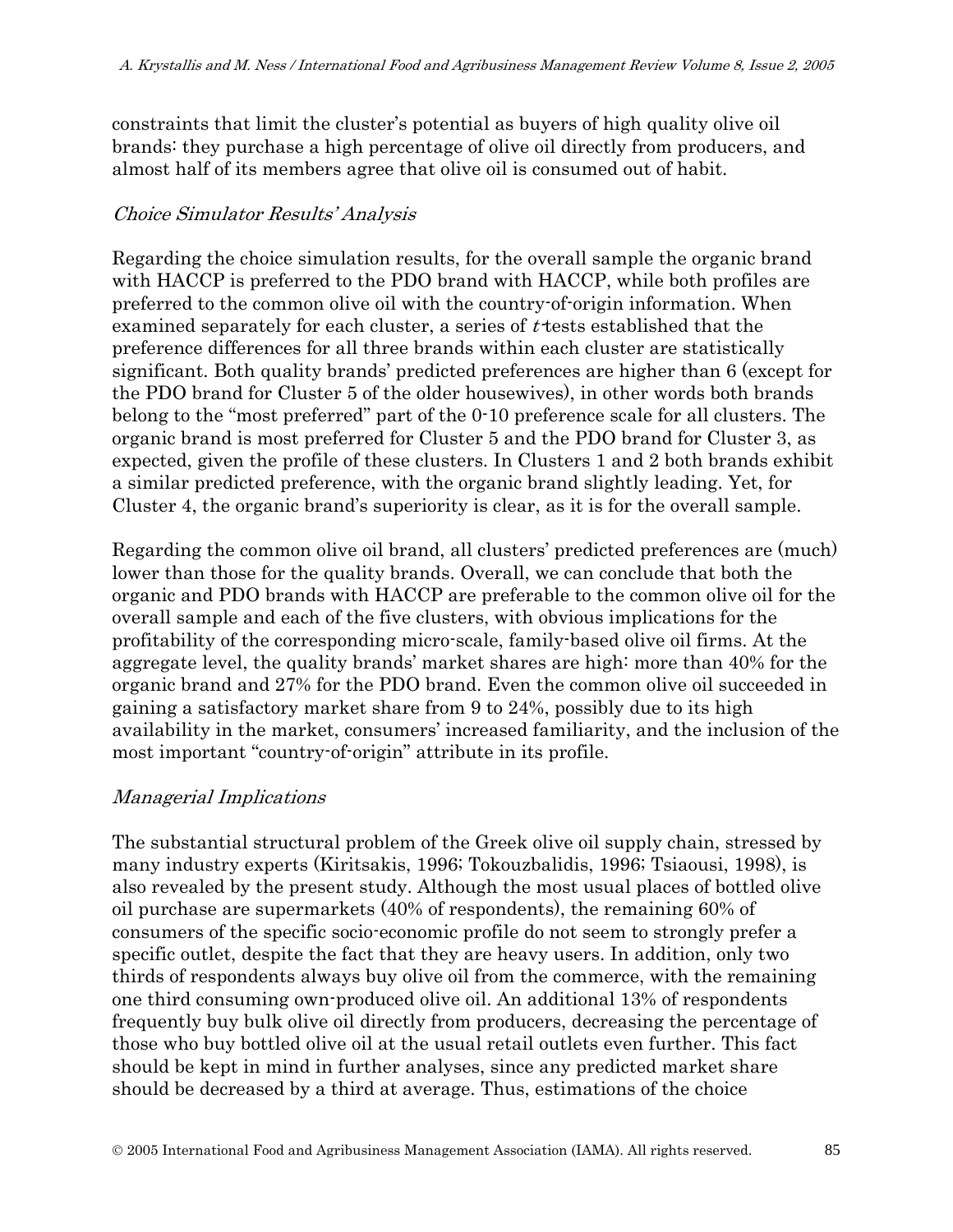simulators should be adjusted downwards, to 28% for the organic, 24.8% for the PDO and 17% for the common brand respectively, for the overall sample (BTL model) and the five clusters.

Moreover, a second serious constraint is identified: when asked directly, less than half of respondents strongly agree to have a good overall knowledge of the product, with another approximately 40% being reluctant to express a firm opinion. This fact decreases their real level of purchase involvement in olive oil to a substantial degree. This conclusion is only partially related to the fact that olive oil has a great variety of flavors, aromas and colors so that it is difficult for an urban consumer to have full awareness, similarly to the lack of consumer expertise for wine. In reality, this observation is controversial, provided that everyday olive oil consumption constitutes real "culture" for Greeks. The same lack of awareness regarding food quality, safety and nutritional value is a common observation of many studies regarding the Greek consumer (Helsing, 1999; Lappalainen, Kearney and Gibnay, 1998).

Consequently, given that consumers are almost totally unaware of HACCP and almost 40% of them ignore ISO, many of the opinions about the two schemes stated are theoretical and should be used with caution. Moreover, in a number of surveys regarding choice of organic products in Greece (Fotopoulos and Krystallis, 2002a; 2002b) when consumers have been asked to provide a definition of the word "organic", a variety of inaccurate answers were revealed. Similarly, other studies indicate the very low penetration rate of the PDO scheme in Greece, even among rural populations (e.g. Fotopoulos and Krystallis, 2001; Fotopoulos and Krystallis, 2003), despite their (theoretically) very positive attitude towards PDO products revealed after provision of PDO's definition. Greek consumers seem to be in a permanent state of confusion concerning the real meaning of organic and PDO products. After all, a common conclusion of all the above surveys has been the need for a huge communication campaign to be undertaken in order to inform and educate consumers.

# **Conclusions**

Implementation of CA and its corresponding findings validate the managerial objective of the present study. The identification of a well-defined quality and health conscious segment, in terms of size, socio-demographic composition and purchasing behavior, improves the state of knowledge of the segmentation of the Greek olive oil market. This can be coupled with the description of the remaining clusters in terms of different olive oil quality attributes. Further, it can serve as a positioning strategy guide. The fact that this quality and health conscious segment's purchasing motives and overall behavior can be accurately described should constitute a clear incentive for the highly competitive, market-oriented firms to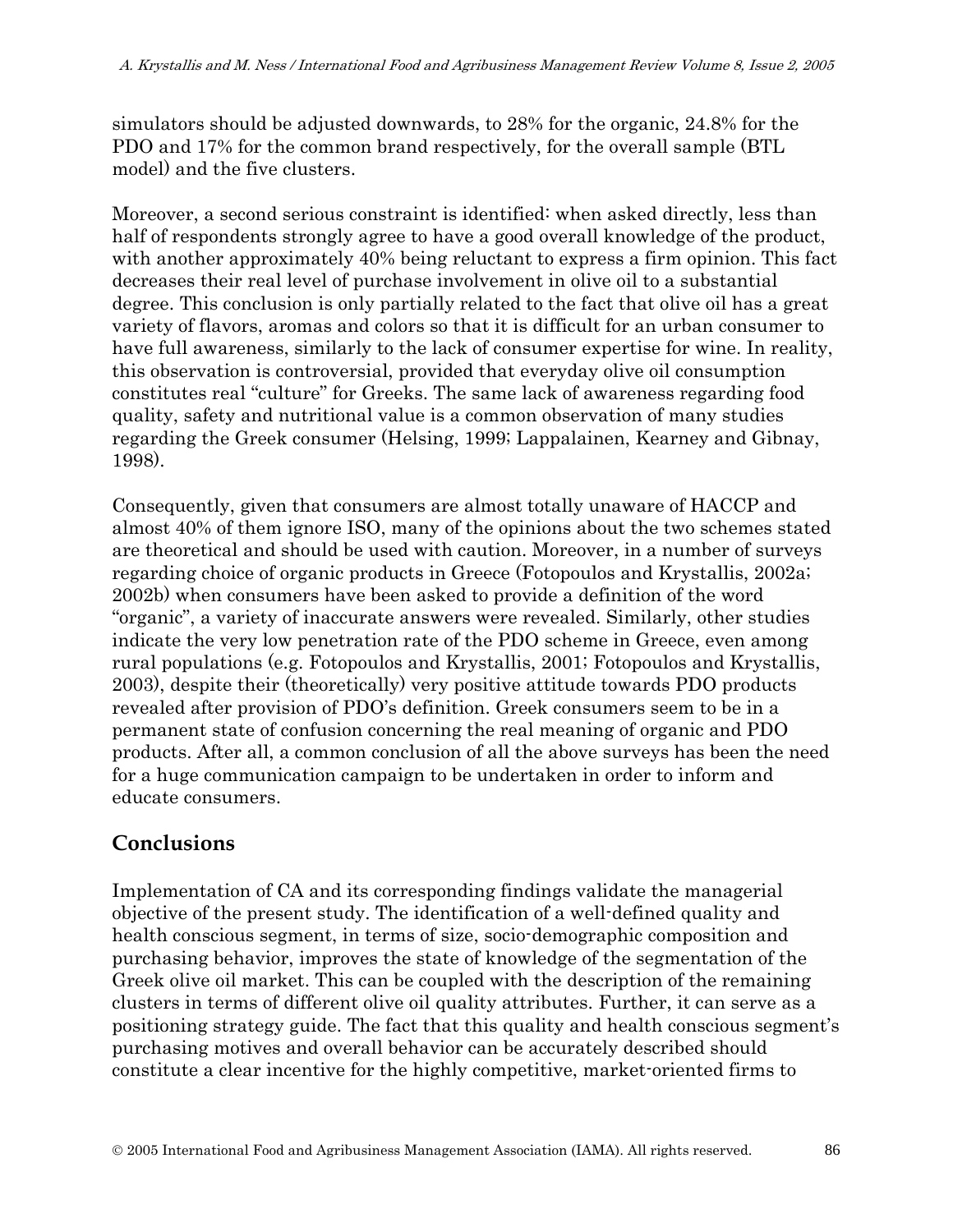target differentiated market segments and in this way, to satisfy the needs and wants of quality-conscious olive oil consumers.

The present study also satisfies more long-term objectives. Having accurately measured potential market shares acquired by high quality, differentiated olive oil brands, the current work contributes to the survival and profitability of those firms of the sector that would adopt the corresponding marketing strategy. These firms would mainly be the small-scaled family firms, which dominate the sector and exhibit innovative managerial behavior. Of course, this does not exclude larger firms from adopting the same proven successful strategy, with equally profitable results. However, it is particularly the micro firms of the sector that mostly are in need of a competitive marketing strategy. From this point of view, the present analysis reduces the observed deficiency of the Greek olive oil research towards a more effective marketing orientation and enhances Greece's effort to create quality food products with higher added value and worldwide competitiveness for the domestic and the global consumer.

# **References**

- Abbot, R. (1997) Food and Nutrition Information: a Study of Sources, Uses, and Understanding. British Food Journal, 99, 43-49.
- Acebron, L.B. and Dopico, D.C. (2000) The Importance of Intrinsic and Extrinsic Cues to Expected and Experienced Quality: an Empirical Application for Beef. Food Quality and Preference, 11, 229-238.
- Batt, C. E. and Katz, J.E. (1997) A Conjoint Model of Enhanced Voice Mail Services: Implications for New Service Development and Forecasting. Telecommunications Policy, 21, 743-760.
- Bech-Larsen, T. Grunert, K.G. and Poulsen, G.B. (2001) The Acceptance of Functional Foods on Denmark, Finland and the US: a Study of Consumers' Conjoint Evaluation of the Quality of Functional Food and Perceptions of General Health Factors and Cultural Values. Working Paper 73, The Aarhus School of Business, April.
- Commission for the European Communities (1991) Produit Agricole et Alimentaire De Qualite. The Commission, Brussels.
- de Souza Monteiro, D.M. and Ventura Lucas, M.R. (2001) Consumer Measurement of Preferences for Traditional Cheese in Lisbon. British Food Journal, 103, 414-424.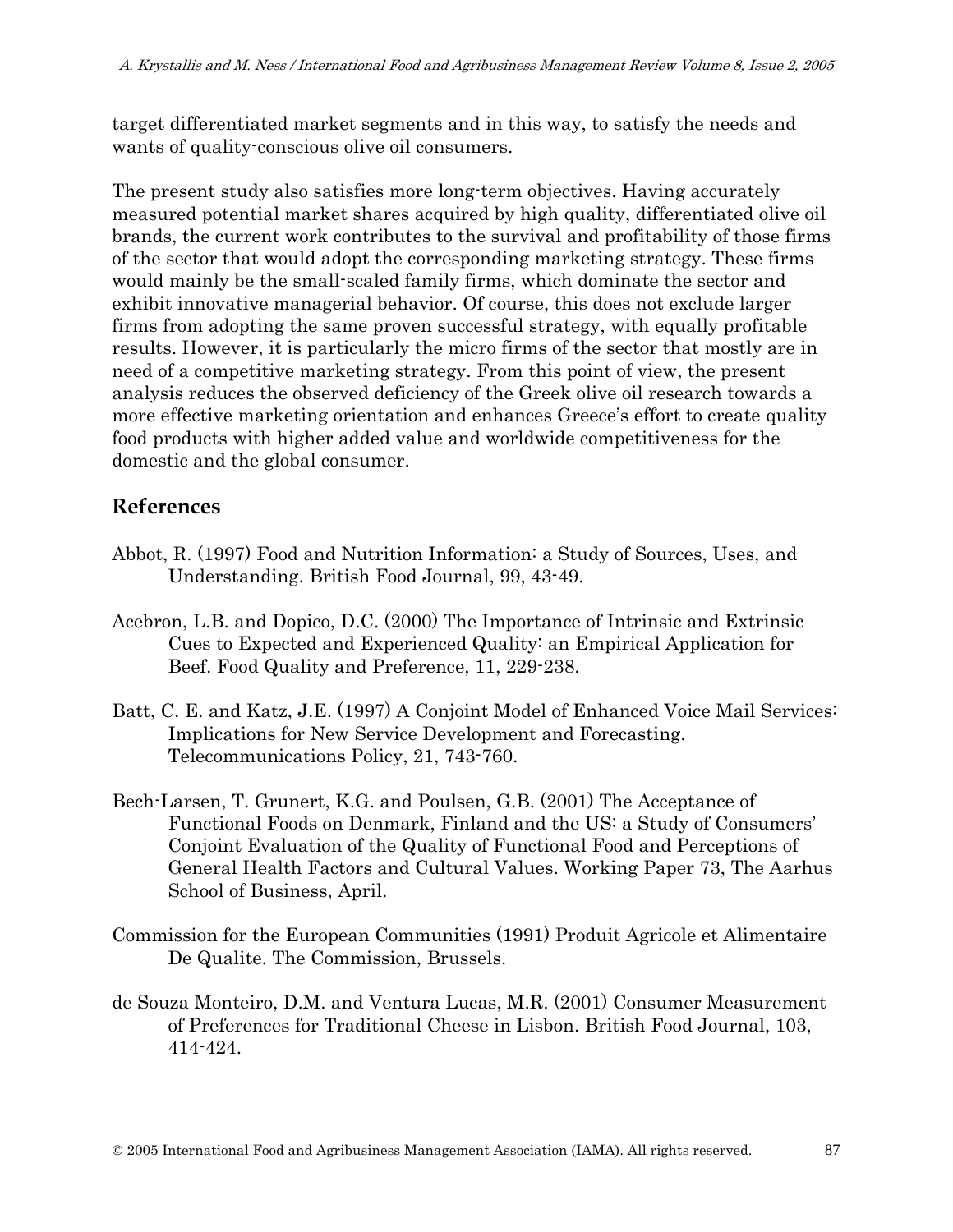- Efstratiadis, M. Kapirti, A. and Arvanitoyannis, I. (2000) Implementation of ISO9000 to the Food Industry: an Overview. International Journal of Food Science and Nutrition, 51, 459-473.
- Eurofood (1998) Series of articles on olive oil trade, February, March, April, May, June, July, AgraEurope Ltd, London.
- FAO (1997) Food and Agriculture Organization Statistics (Quarterly Bulletin of): March-April.
- Fotopoulos, C. and Krystallis, A. (2002a) Purchasing Motives and Profile of the Greek Organic Consumer: A Countrywide Survey. British Food Journal, 104, 730-765.
- and (2002b) Organic Product Avoidance: Reasons for Rejection and Potential Buyers' Identification in a Countrywide Survey. British Food Journal, 104, 233-260.
- and (2001) Are Quality Labels a Real Marketing Advantage? A Conjoint Application on Greek PDO Protected Olive Oil, Journal of international Food and Agribusiness Marketing, 12, 1-22.
- Fotopoulos, C. and Krystallis, A. (2003) Investigating the PDO Label as a Marketing Advantage: a Use of Conjoint Analysis to Segment the PDO Zagora Apple Market in Greece, European Journal of Marketing, 37: 1350- 1374.
- Gerhardy, H. and Ness, M.R. (1995) Consumer Preferences for Eggs Using Conjoint Analysis. World's Poultry Science Journal, 51, 203-214.
- Gilg, A.W. and Battershill, M. (1998) Quality Farm Food in Europe: A Possible Alternative to the Industrialised Food Market and to Current Agrienvironmental Policies: Lessons from France. Food Policy, 23, 25-40.
- Gill, S.M. and Sanchez, M. (1997) Consumer Preferences for Wine Attributes: A Conjoint Approach. British Food Journal, 99, 3-11.
- Hair, J.F. Anderson, R.E. Tatham, R.L. and Black, W.C. (1998) Multivariate Data Analysis. New Jersey: Prentice Hall.
- Halbrendt, C. Pesek, J. and Lindner, R. (1997) Using Conjoint Analysis to Assess Consumers' Acceptance of pST- supplemented Pork. In J. Caswell (Ed.), Valuing Food Safety and Nutrition. Colorado: Westview Press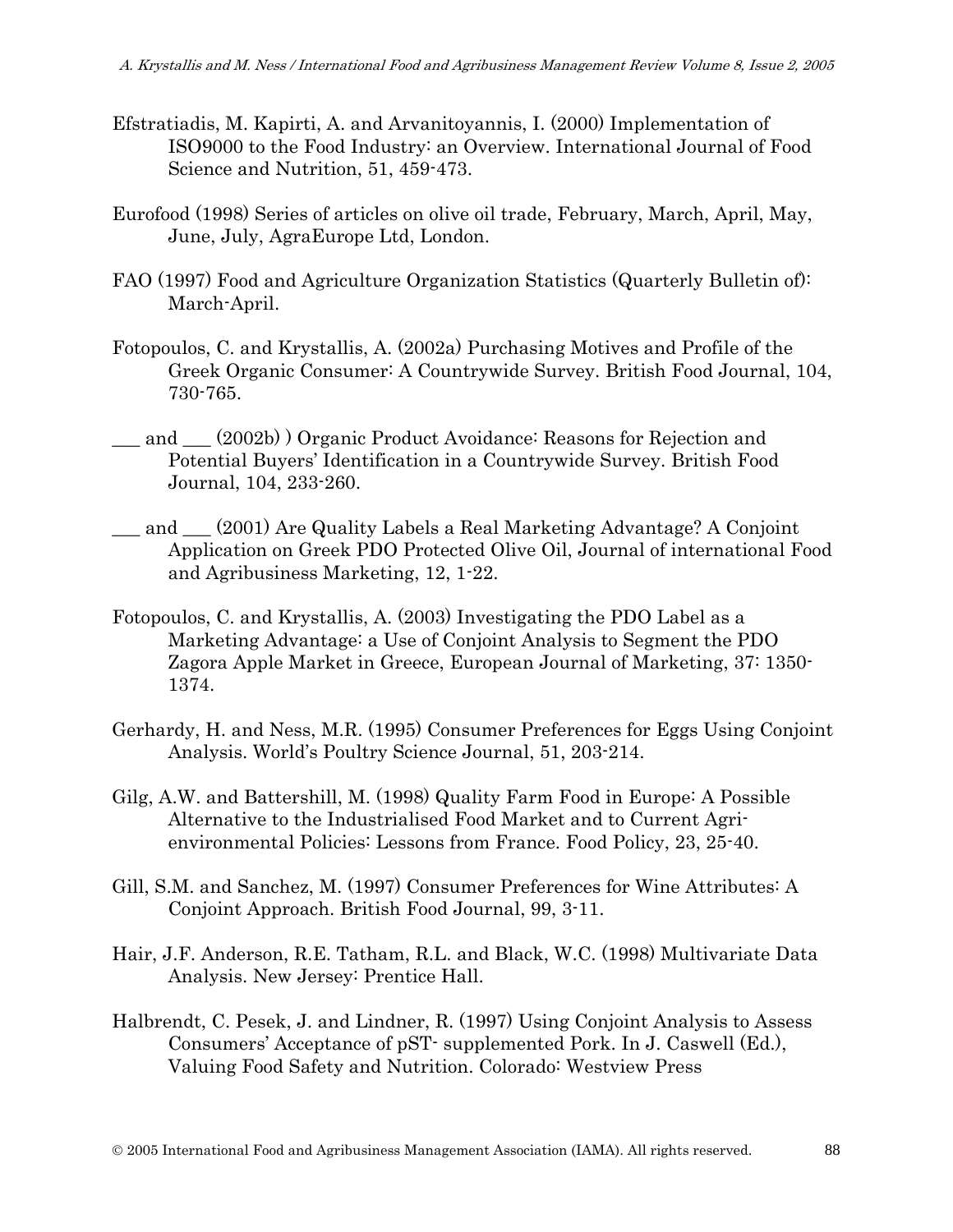- Harrison, R.W. Ozayan, A. and Meyers, S.P. (1998) A Conjoint Analysis of New Food Products Processed from Under-utilised Small Crawfish. Journal of Agricultural and Applied Economics, 30, 257-265.
- Helsing, E. (1990) The Institution of National Nutrition Policies: a Comparative Study of Norway and Greece. Published Doctoral Dissertation, Faculty of Medicine, University of Athens, Greece, Gronningen: Styx Publications.
- Henson, S. (1995) Consumer Willingness to Pay for Reductions in the Risk of Food Poisoning in the UK. Journal of Agricultural Economics, 47, 403-420.
- ICAP (1996) Olive Oil Market Report, Athens (in Greek).
- Iliopoulos, C. and Krystallis, A. (2002) Consumer Behaviour and Netchain Responses in the Greek Olive Oil Market: Unraveling a Paradox. Proceedings of the 5th International Conference on Chain Management in Agribusiness and the Food Industry, June 7-8, 2002, Amsterdam.
- Jaeger, S.R. Hedderley, D. and MacFie, H.J. (2000) Methodological Issues in Conjoint Analysis: a Case Study. European Journal of Marketing, 35, 1217-1237.
- Kiritsakis, A.K. (1996) Prospects for the Greek Olive Oil. Crop Production and Animal Husbandry, 5 (in Greek).
- Knight, G.A. (1999) Consumer Preferences for Foreign and Domestic Products. Journal of Consumer Marketing, 16, 151-162.
- Krystallis, A. and Ness, M. (2004) Motivational and Cognitive Structures of Consumers in the Purchase of Quality Food Products: the case of Greek Olive Oil, Journal of International Consumer Marketing, 16, 7-36.
- Krystallis, A. Papadopoulou, V and Chryssohoidis, G. (in press) The Positioning of Greek Feta Cheese in the UK Market – A Major Marketing Strategy Problem, Agricultural Economics Review.
- Lappalainen, R. S, Kearney, J. and Gibnay, M. (1998) A Pan EU Survey of Consumer Attitudes to Food, Nutrition and Health: an Overview. Food Quality and Preference, 9, 467-478.

MacKenzie, D. (1990) The Green Consumer. Food Policy, 15, 461-466.

Mandaraka, M. and Kormentza, I. (2000) Greece Faces Up to the EU Packaging Regulation. Business Reveal Their Plans to Meet the New Legislative Environment. Environmental Management and Health,11,7-19.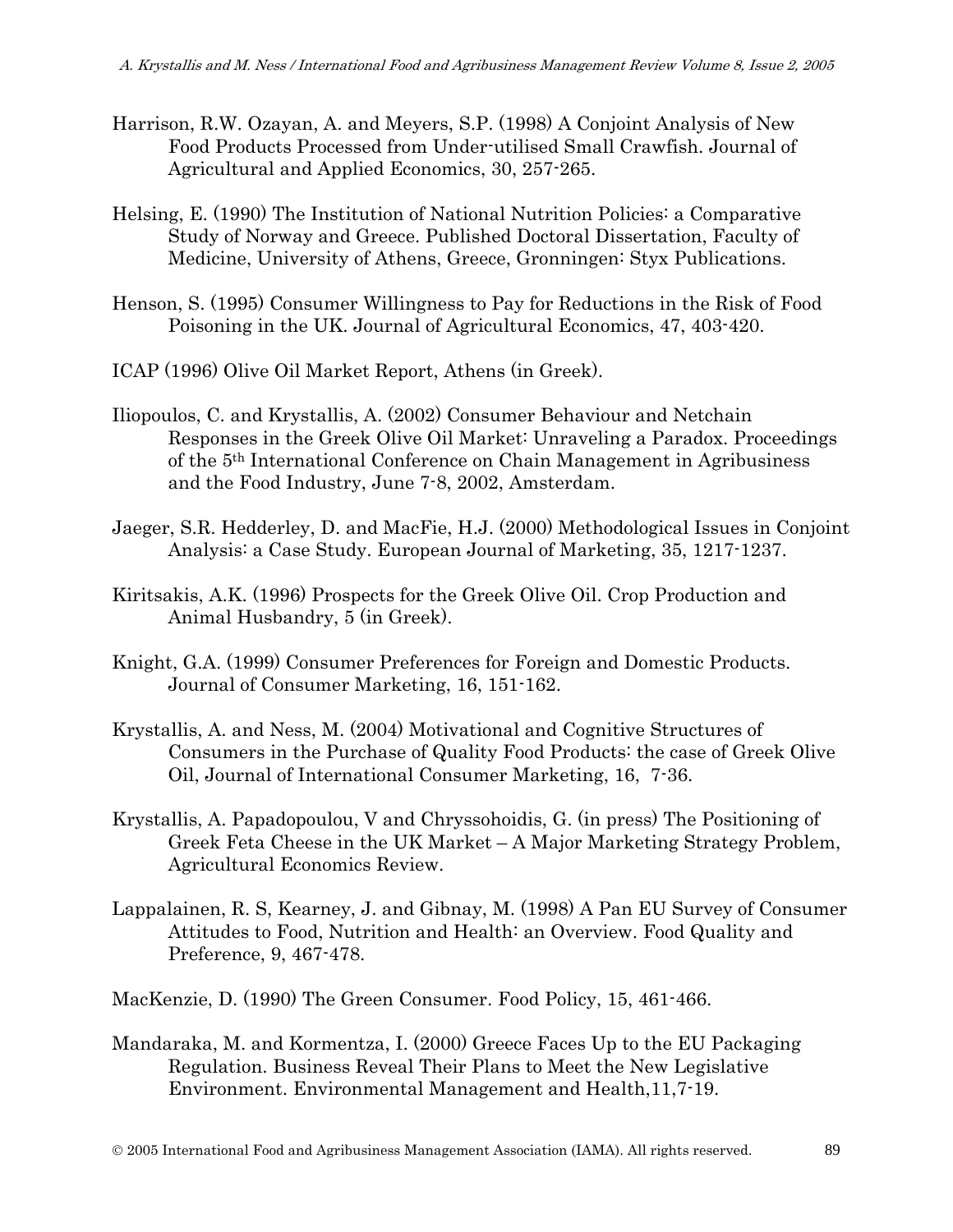- Murphy, M. Cowan, C. and Henchion, M. (2000) Irish Consumers' Preferences for Honey: a Conjoint Approach. British Food Journal, 102, 585-597.
- Nayga Jr, R.M. (1999) On Consumers' Perception About the Reliability of Nutrient Content Claims on Food Labels. Journal of International Food and Agribusiness Marketing, 11, 43-55.
- NSSG (1998) Official Data Series, National Statistical Service of Greece, State Publication, Athens
- NSSG (1999) Official Data Series, National Statistical Service of Greece, State Publication, Athens
- Olive and Olive Oil (2000) Consumer Retail Prices of Olive Oil in the Greek Market.16, 26-27.
- Quester, P.G. and Smart, J. (1998) The Influence of Consumption Situation and Product Involvement over Consumers' Use of Product Attribute. Journal of Consumer Marketing, 15, 220-238.
- Peri, C. and Gaeta, D. (1999) Designations of Origin and Industry Certifications as Means of Valorising Agricultural Food Products The European Agro-food System and the Challenge of Global Competition. ISMEA, June, Rome.
- Reynolds, T.J and Gutman, J. (1984) Advertising is Image Management. Journal of Advertising Research, 24, 27-37.
- Siskos, Y. Grigoroudis, E. Matsatsinis, F. Baourakis, G. and Neguez, F. (1995) Comparative Behavioural Analysis of European Olive Oil Characteristics Advances. In J. Jansen C. Skiadas and C. Zopounidis (Eds.), Stochastic Modelling and Data Analysis, Utrecht: Kluwer Academic Publishers.
- Self Service Review (1999) Consumer and Retail Changes in Greece Annual Market Survey, Athens: Report Publications (in Greek). Shine, A. O'Reilly, S. and O'Sullivan, K. (1997a) Consumer Attitudes to Nutrition Labelling. British Food Journal, 99, 283-289.
- Shine, A. O'Reilly, S. and O'Sullivan, K. (1997b) Consumer Use of Nutritional Labelling. British Food Journal, 99, 290-296.
- SPSS (1997) SPSS Conjoint 8.0, Chicago: SPSS Inc.
- Tokouzbalidis, P. (1996) Greek Olive Oil Exports: Conclusions Derived from their Evolution So Far. Crop Production and Animal Husbandry, 5 (in Greek).